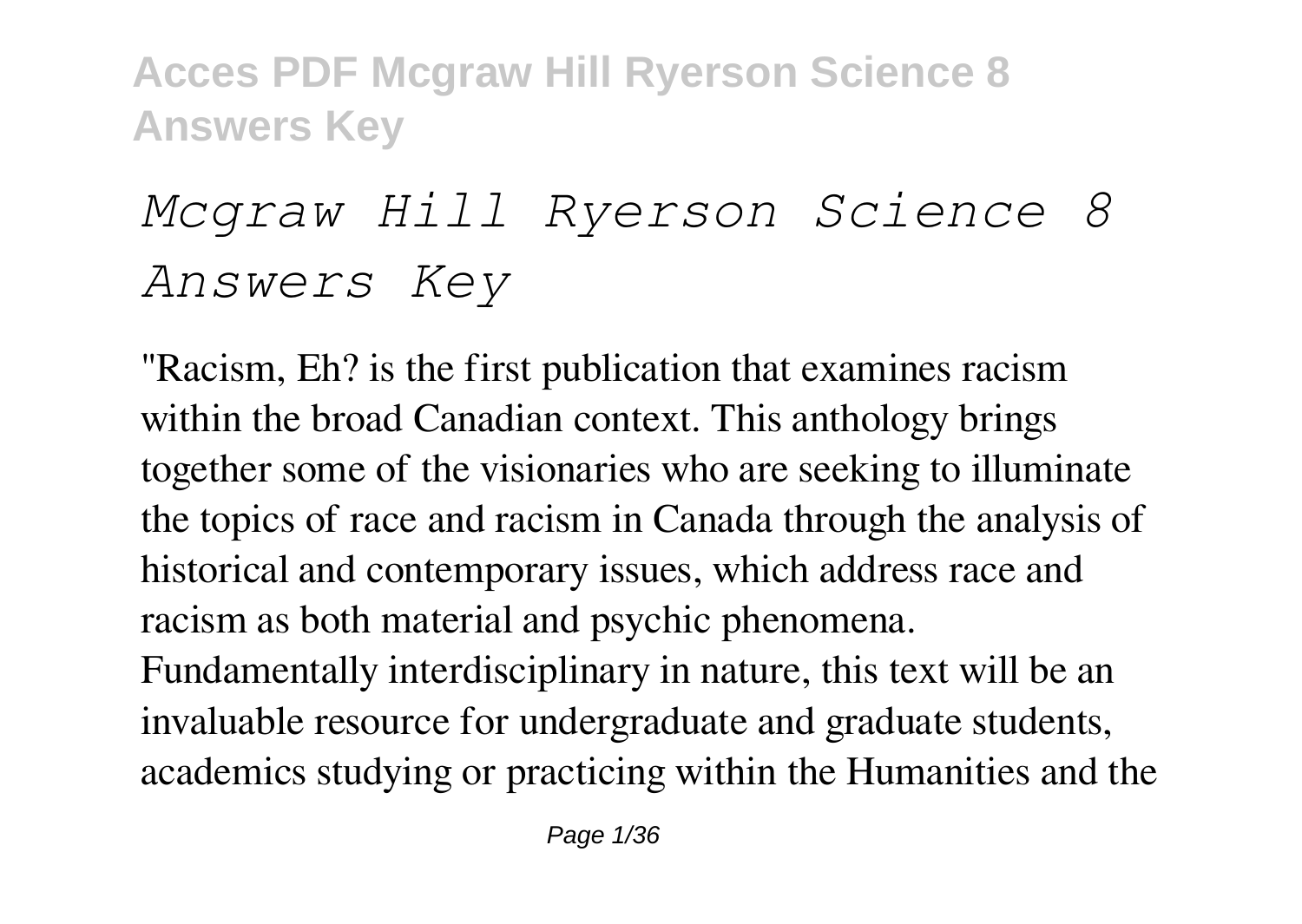Social Sciences, and anyone seeking information on what has been a little explored and poorly understood Canadian issue."--pub. desc.

Roads to Confederation: The Making of Canada, 1867 Volume 2 includes material that demonstrates the varied perspectives from the provinces and regions of Canada and the viewpoints of officials in Great Britain and the United States and significant works by scholars that question whether Confederation was truly a formative event.

Comprehensive trade directory of the UK publishing industry and allied book trade suppliers, associations and services. Surveillance Technologies and Early Warning Systems: Data Mining Applications for Risk Detection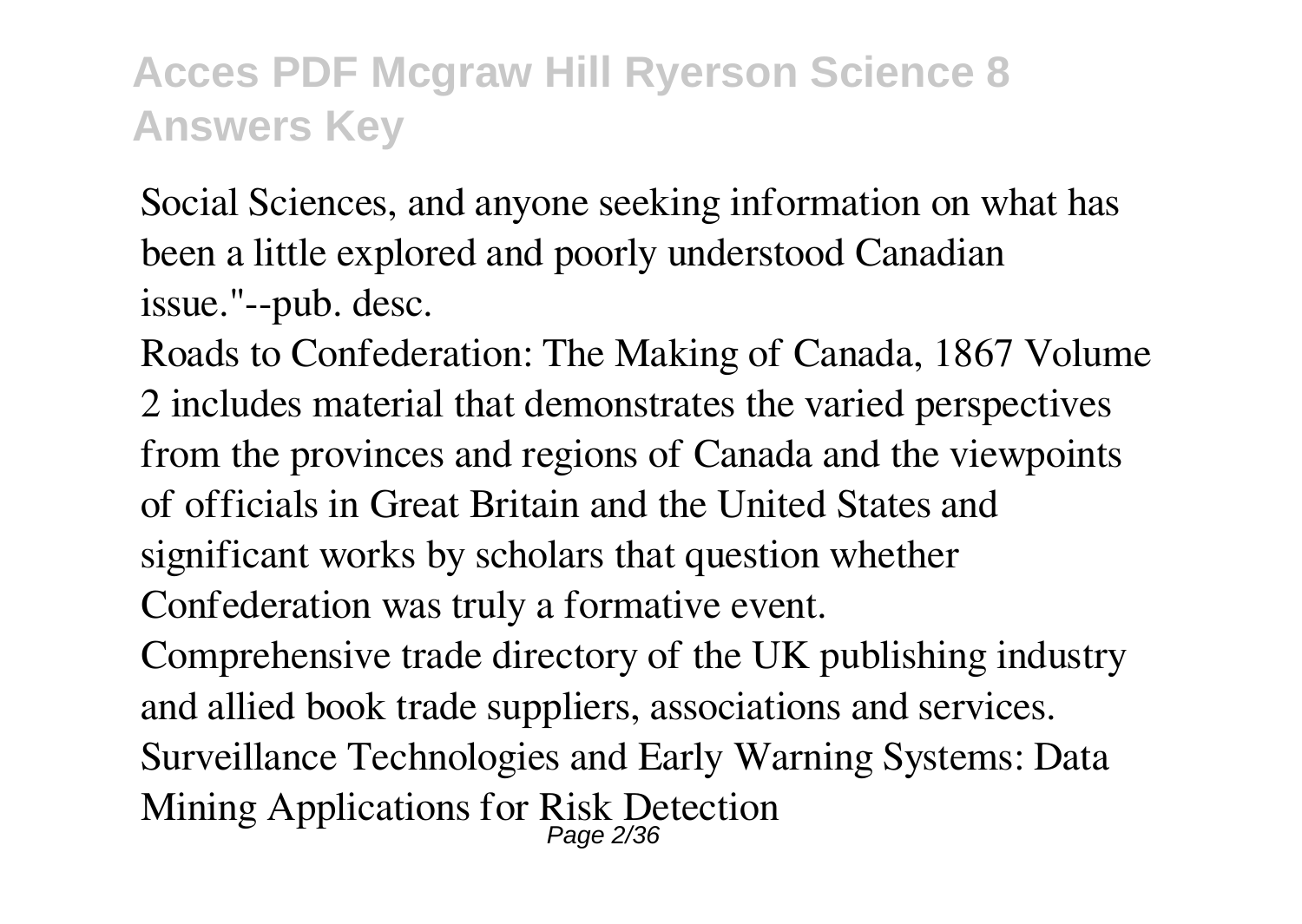Letting the People Decide Connections Conn Ectschool Se Access Card Per S Discovering Science 8 Connections Conn Ectschool Teacher 5yr Access C *Concepts and Cases in Nursing Ethics maps the ethical landscape of contemporary nursing. The book is the product of a collaboration between philosopher-ethicist Michael Yeo, nurse-ethicist Anne Moorhouse, and six representatives of various areas of professional nursing. It thus combines philosophical and ethical analysis with*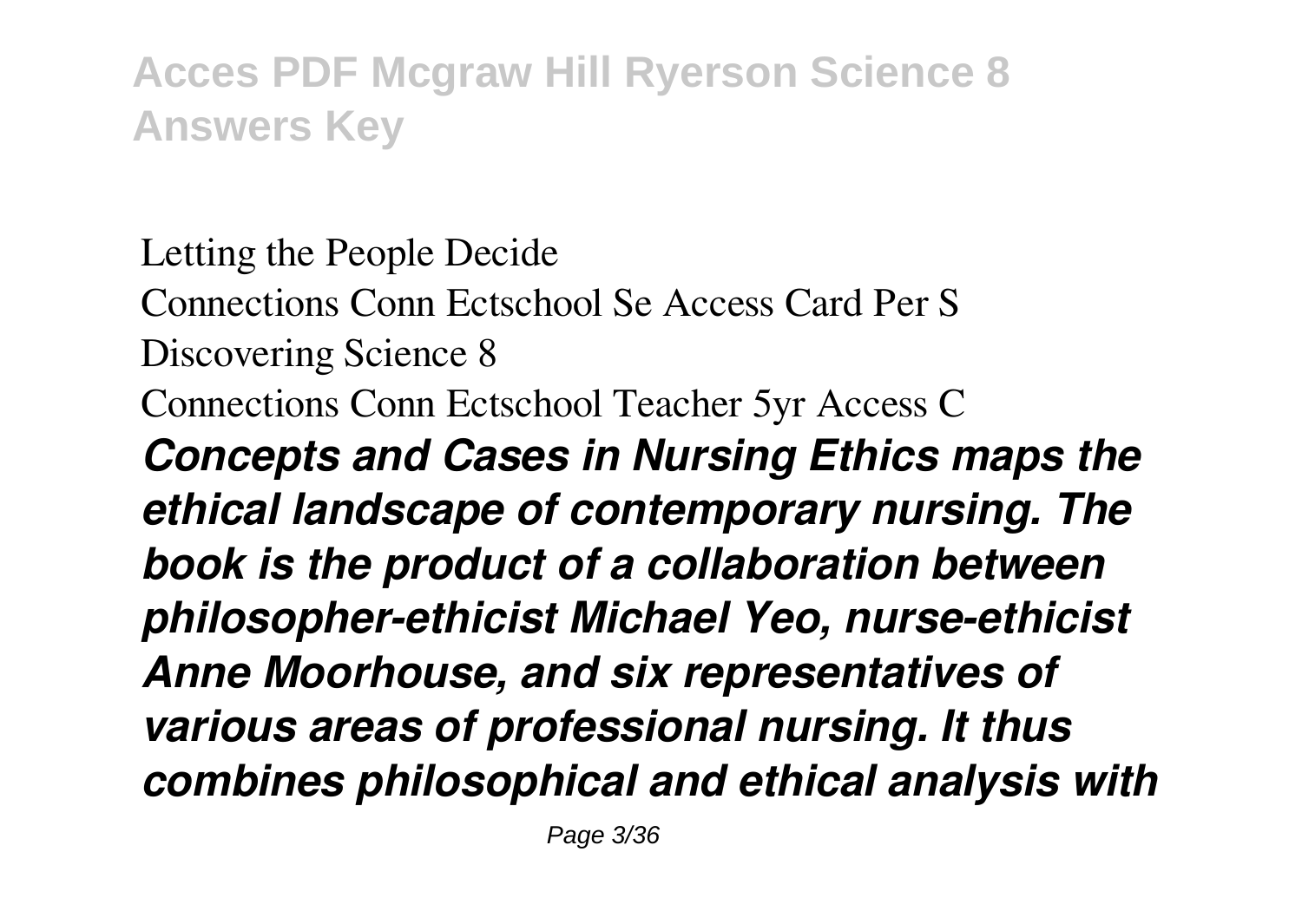*nursing knowledge and experience in a manner that is both understandable and relevant. The book is organized around six main concepts in nursing ethics: beneficence, autonomy, confidentiality, truth-telling, justice, and integrity. A chapter is devoted to the elucidation of each of these concepts. In each chapter, historical background and conceptual analysis are supplemented by case studies that exemplify issues and show how the concept applies in nursing practice. In this new edition, the materials in each chapter have been updated to* Page 4/36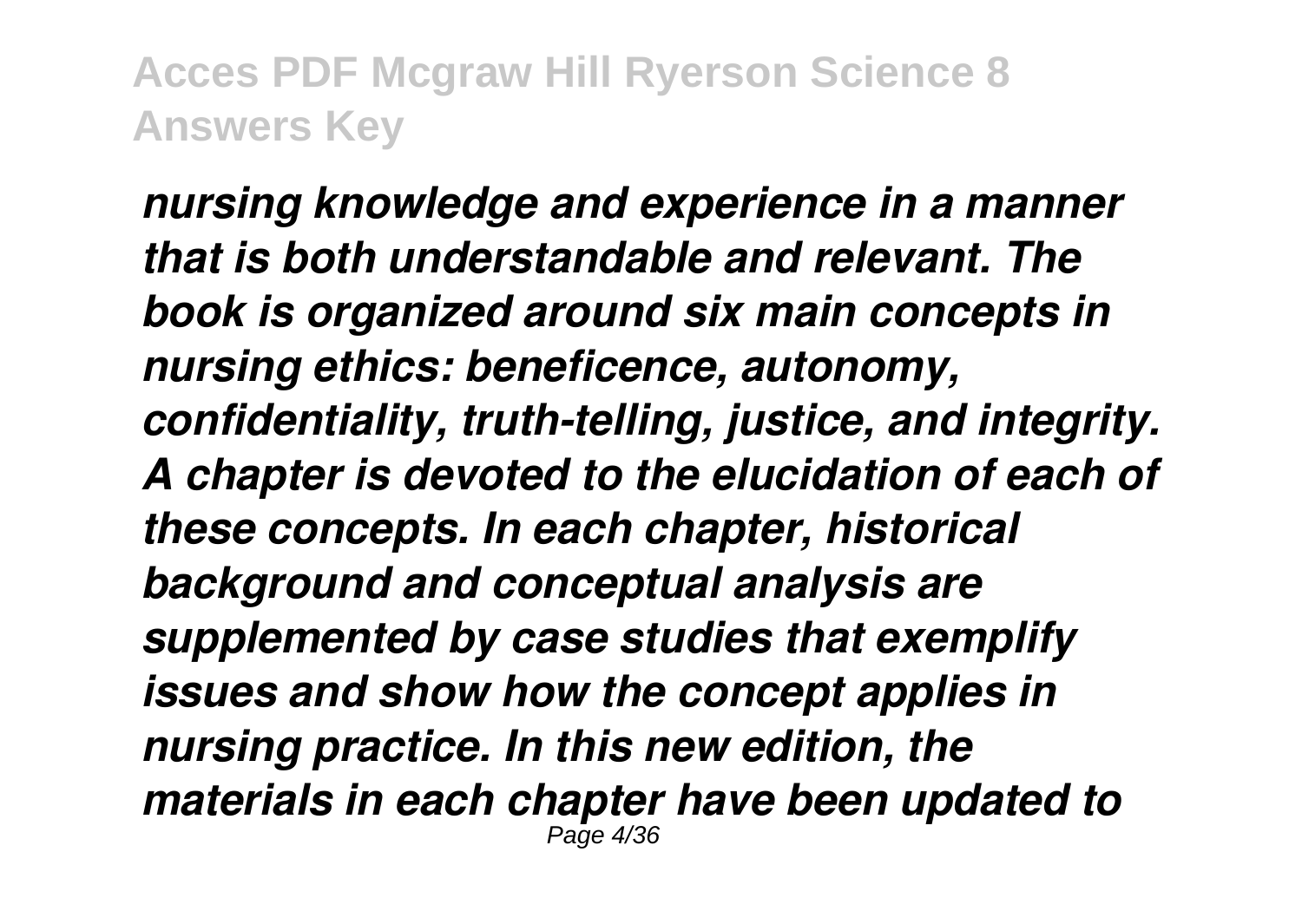*reflect recent developments in nursing and more generally in health care. In addition, a totally new chapter on ethical theory has been added. Complete with bibliographies and study questions for further analysis of cases, this book is ideally suited for textbook use. It will help both practitioners and students to deal better with the clinical problems and issues that are encountered in the field. However, it's simple prose and clear exposition of complex issues will make Concepts and Cases in Nursing Ethics attractive to anyone concerned about health* Page 5/36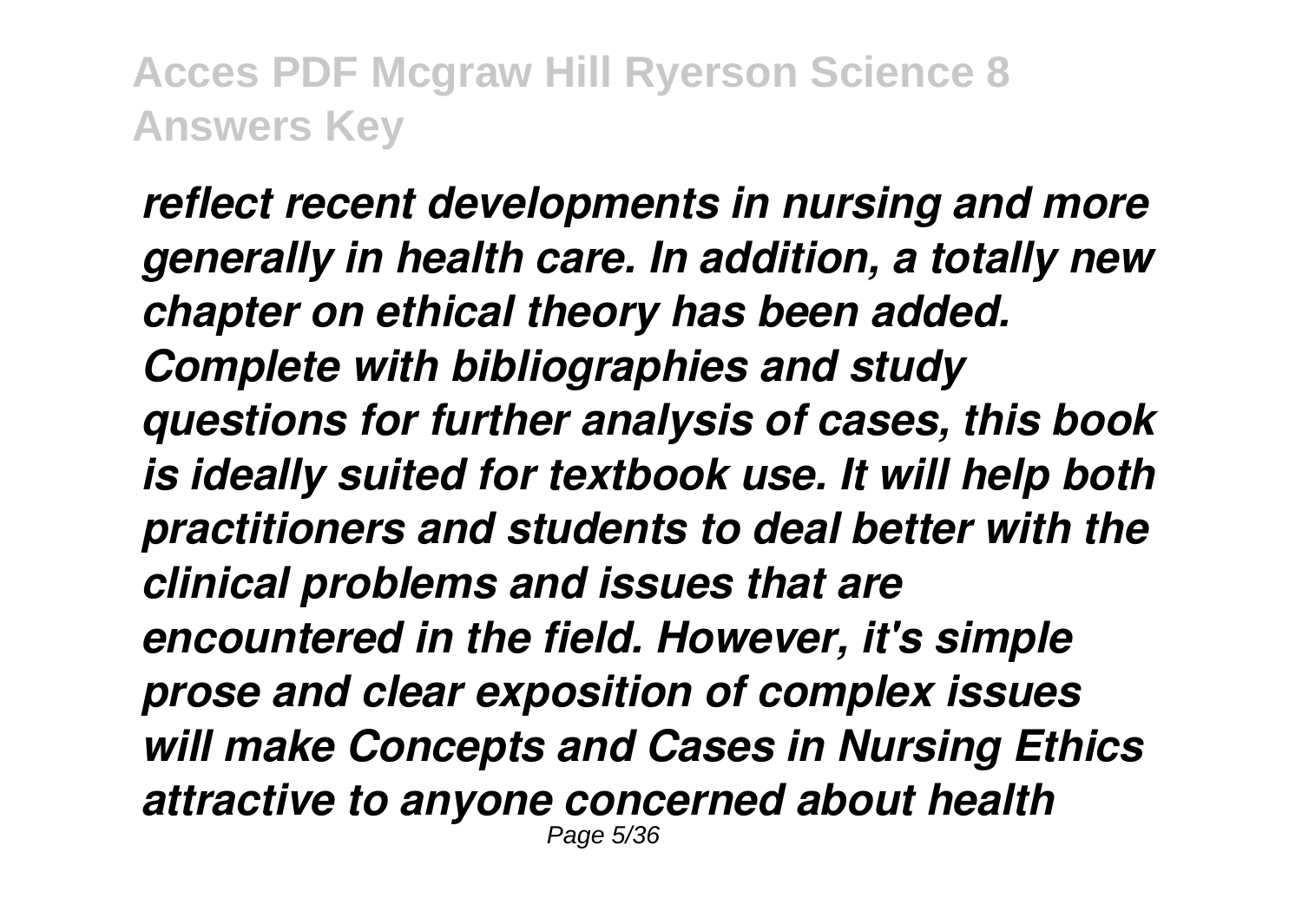#### *care.*

*Thorough, detailed dendrological coverage of North American trees, shrubs, and vines This comprehensive field guide/procedural handbook provides extraordinarily detailed descriptions of trees, shrubs, and vines of North American forests. Written at a more detailed level than most field guides, it introduces basic taxonomic concepts and methods and explains the rationale behind taxonomic classification systems. Entries include Latin and common names for each species as well as physical descriptions at* Page 6/36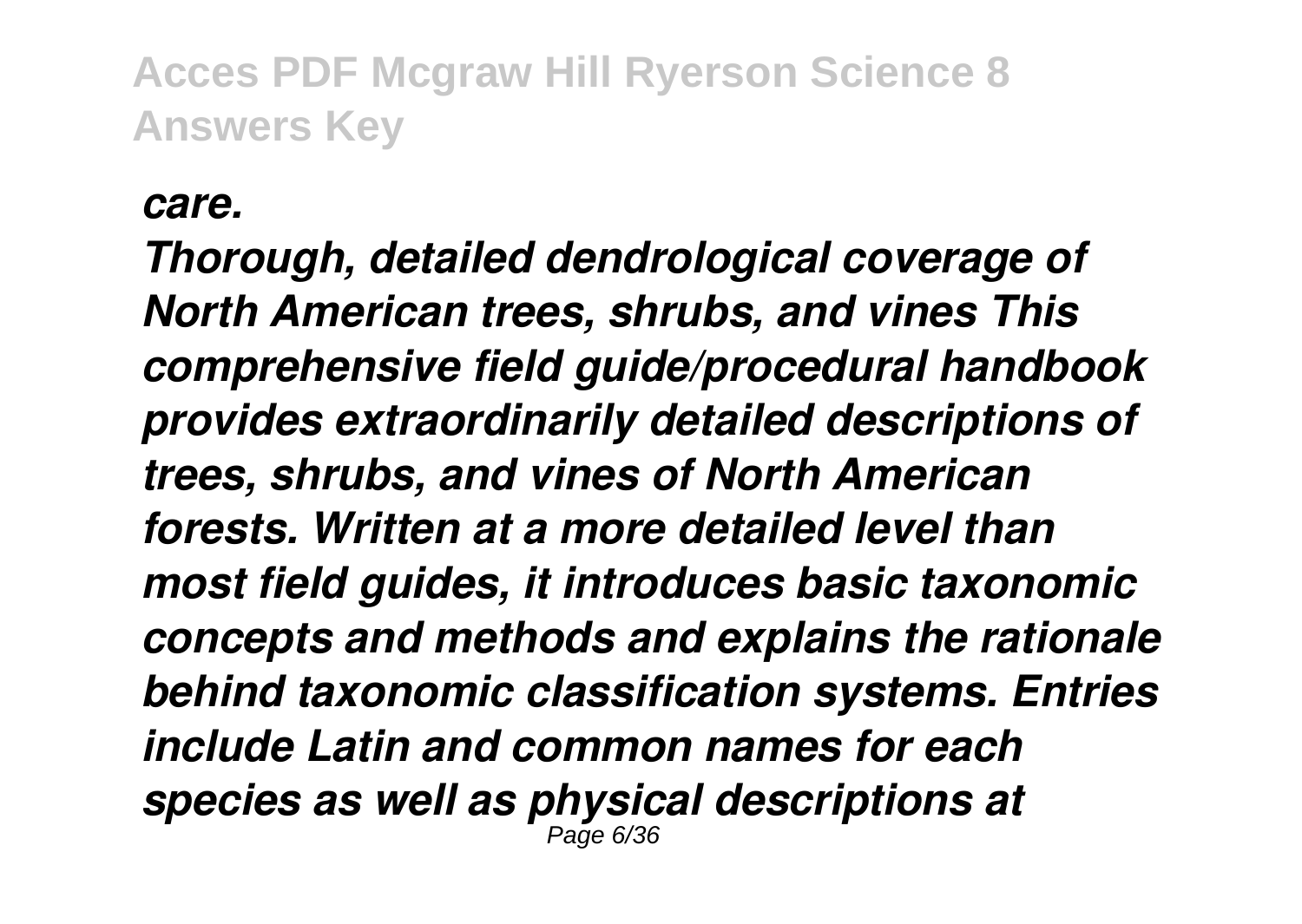*various levels of maturity and for different seasons. Also noted are regional and state distributions, soil conditions, cover types, shade tolerances, and common diseases and pests. This remarkably thorough and reliable reference includes: \* Detailed descriptions of more than 800 species \* Hundreds of additional varieties and cultivars \* 550 exquisitely detailed line drawings of leaves, bark, fruit, and seeds \* Broad coverage of commercial and noncommercial species \* An emphasis on the silvical features of each species \* A unique section on forest* Page 7/36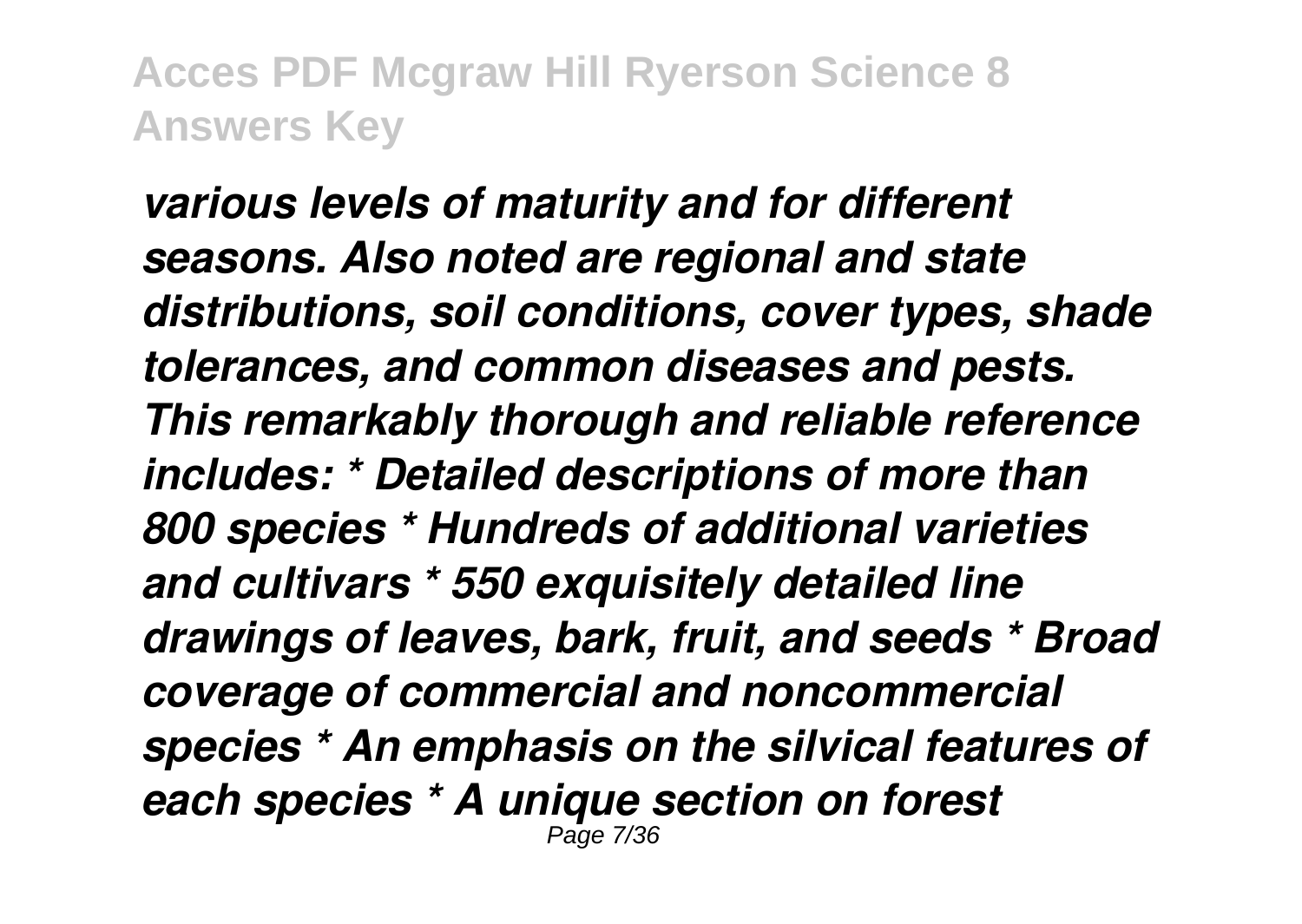*community ecology and cover types \* The new North American Classification System Wellorganized and practical, this authoritative guide is an immensely useful resource for foresters, wildlife and field biologists, naturalists, environmental scientists, and land managers. The University of Victoria Pacific Centre for Scientific and Technological Literacy is one of five Centres for Research into Youth, Science Teaching and Learning (CRYSTAL) funded for 5 years (2005–2010) by the Natural Sciences and Engineering Research Council Canada (NSERC).* Page 8/36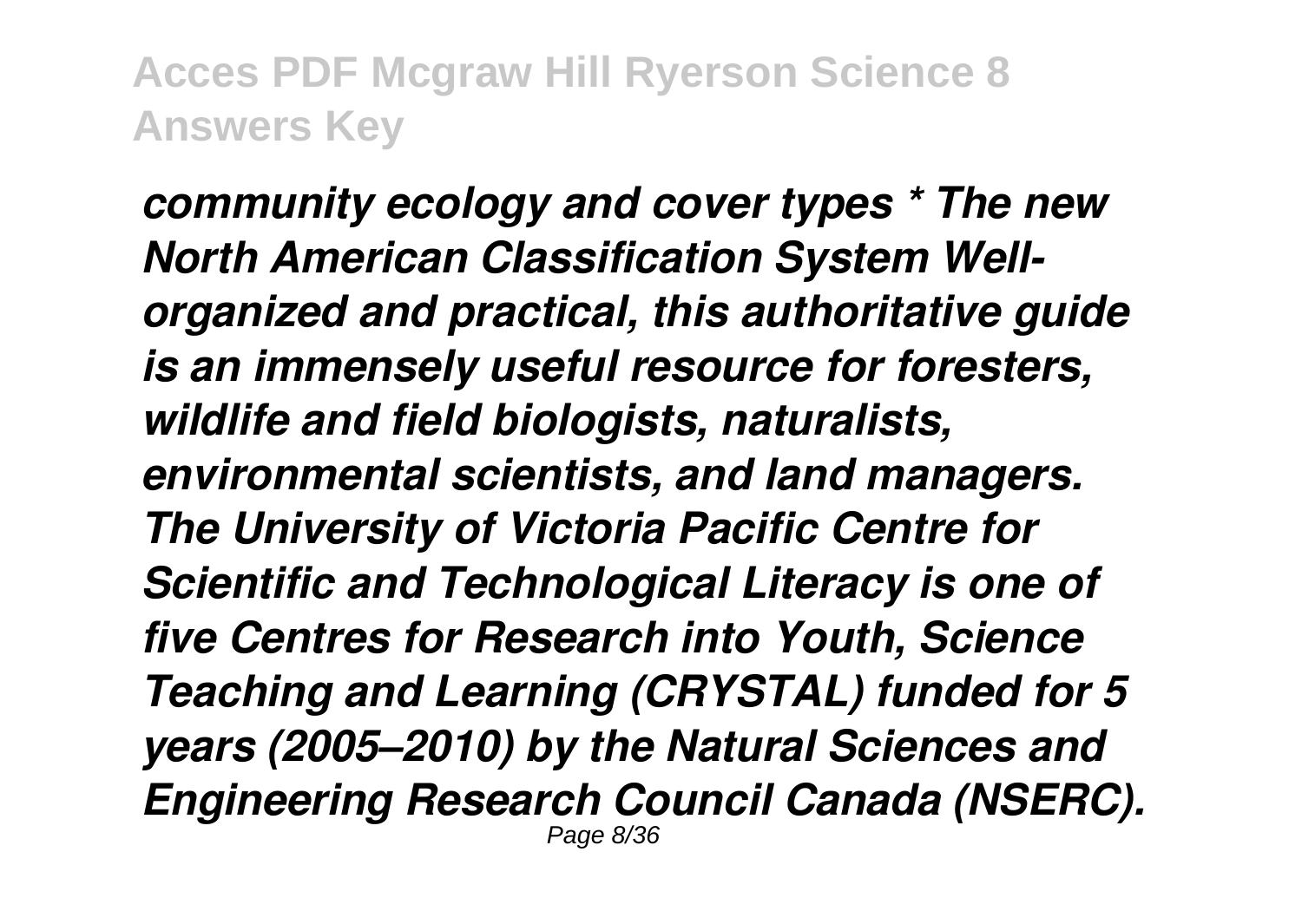*Pacific CRYSTAL intended to promote scientific, mathematical, and technological literacy for responsible citizenship through research partnerships with university and educational communities. Pacific CRYSTAL's functional structure consisted of 3 research and development nodes connected to a leadership and administrative node, which was charged with facilitating the activities of 19 projects and 42 principal investigators, partners, and research associates. Node 1, an incubation centre, involved extracurricular authentic science,* Page 9/36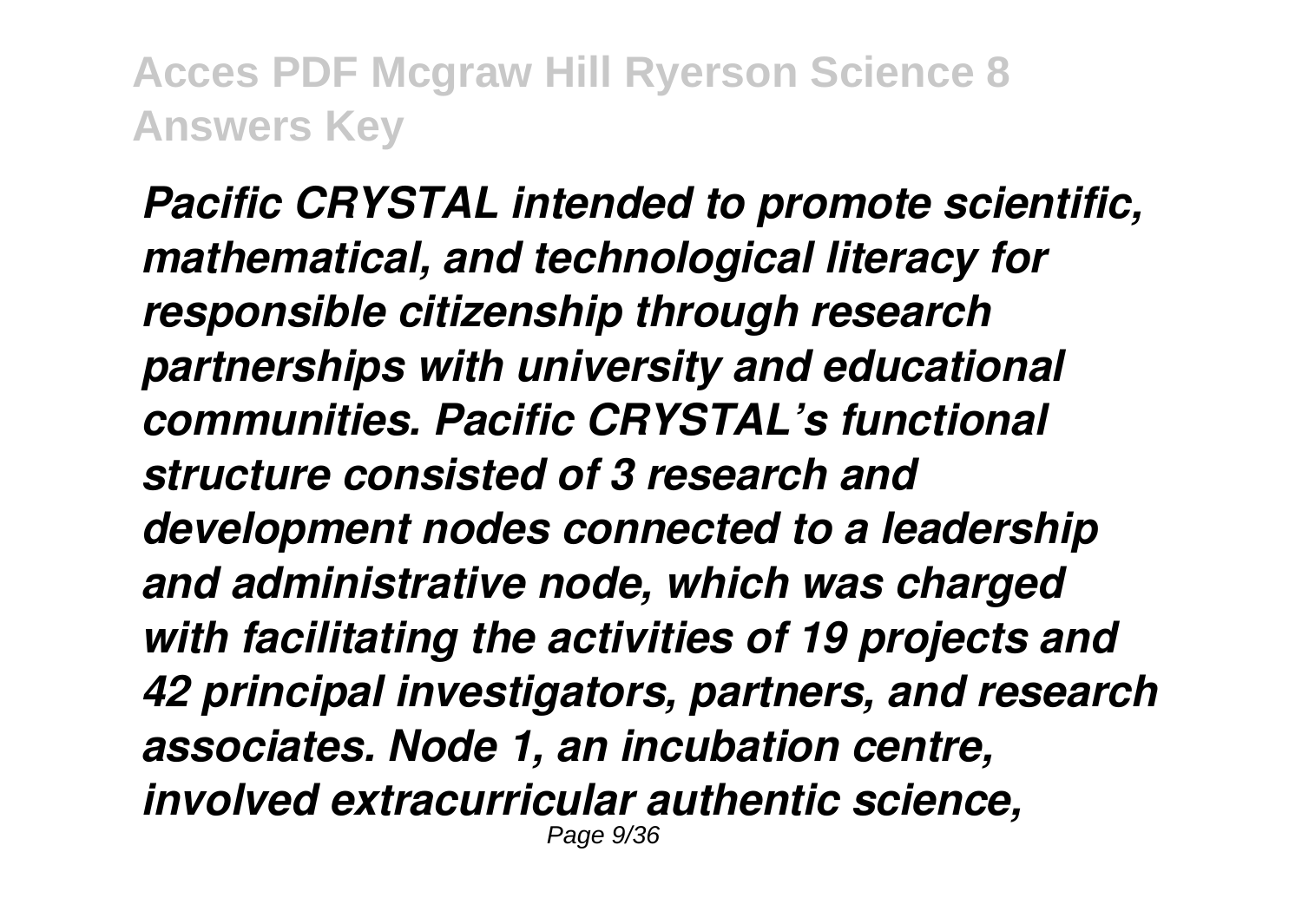*mathematics, and technology experiences; Node 2, a classroom testing environment, field-tested instructional ideas and strategies to develop evidence-based practices; and Node 3, lighthouse schools, involved systemic change and leadership opportunities that adapted, demonstrated, and disseminated tested ideas, resources, and strategies to a much broader education community and attempted to influence public policy. This book provides descriptions of the target goals, research and development projects, and lessons learned.*

Page 10/36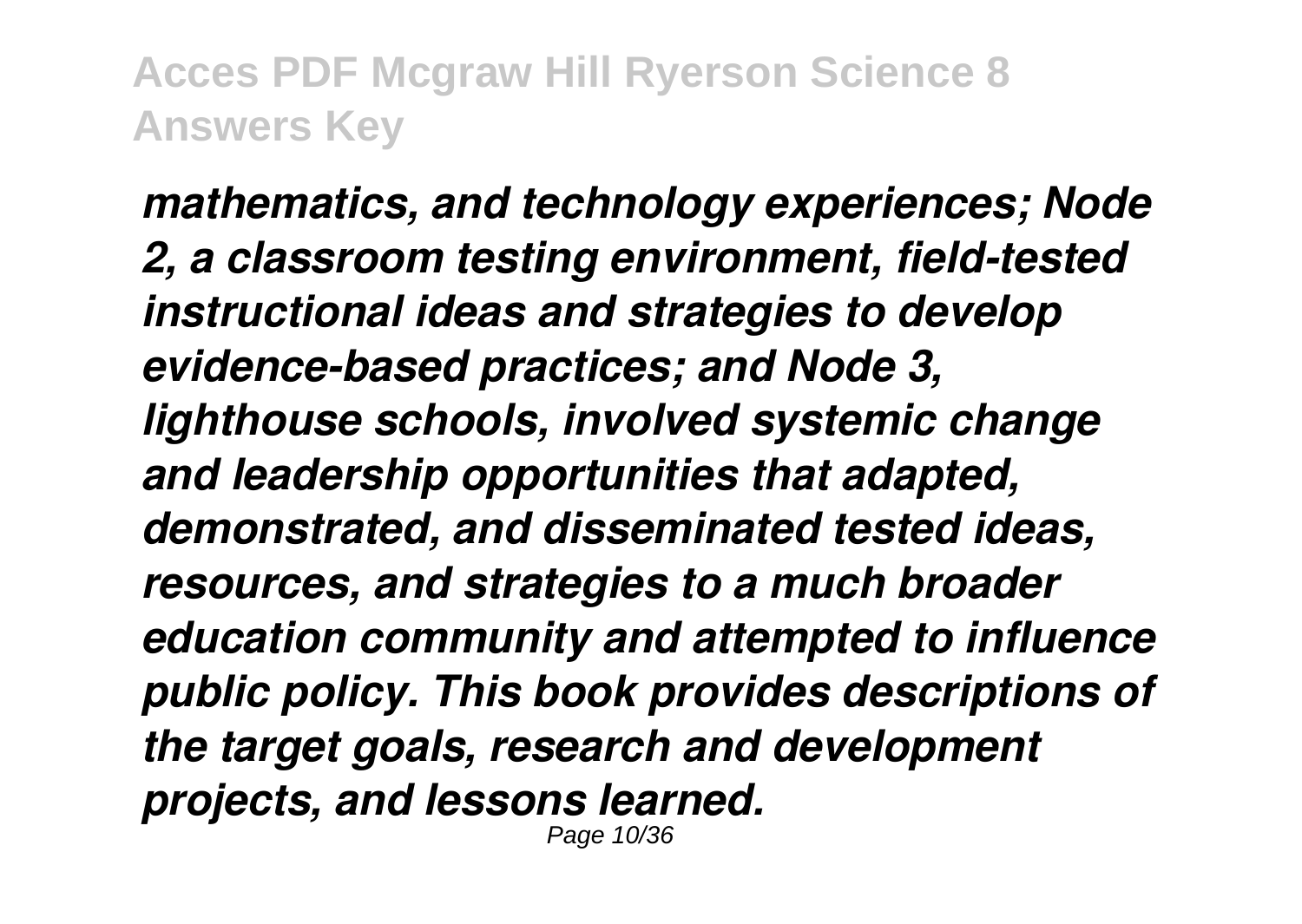# *BC Science Eight BC Science Connections 8 Workb Ook McGraw-Hill Education Math Grade 8, Second Edition BC Science 8 Science, Technology, Society The Crisis Years : Essays in Honor of Richard A. Preston*

Now in its 35th edition, this is the most authoritative, detailed trade directory available for the United Kingdom and the Republic of Ireland.

Can election results be explained, given that each ballot

Page 11/36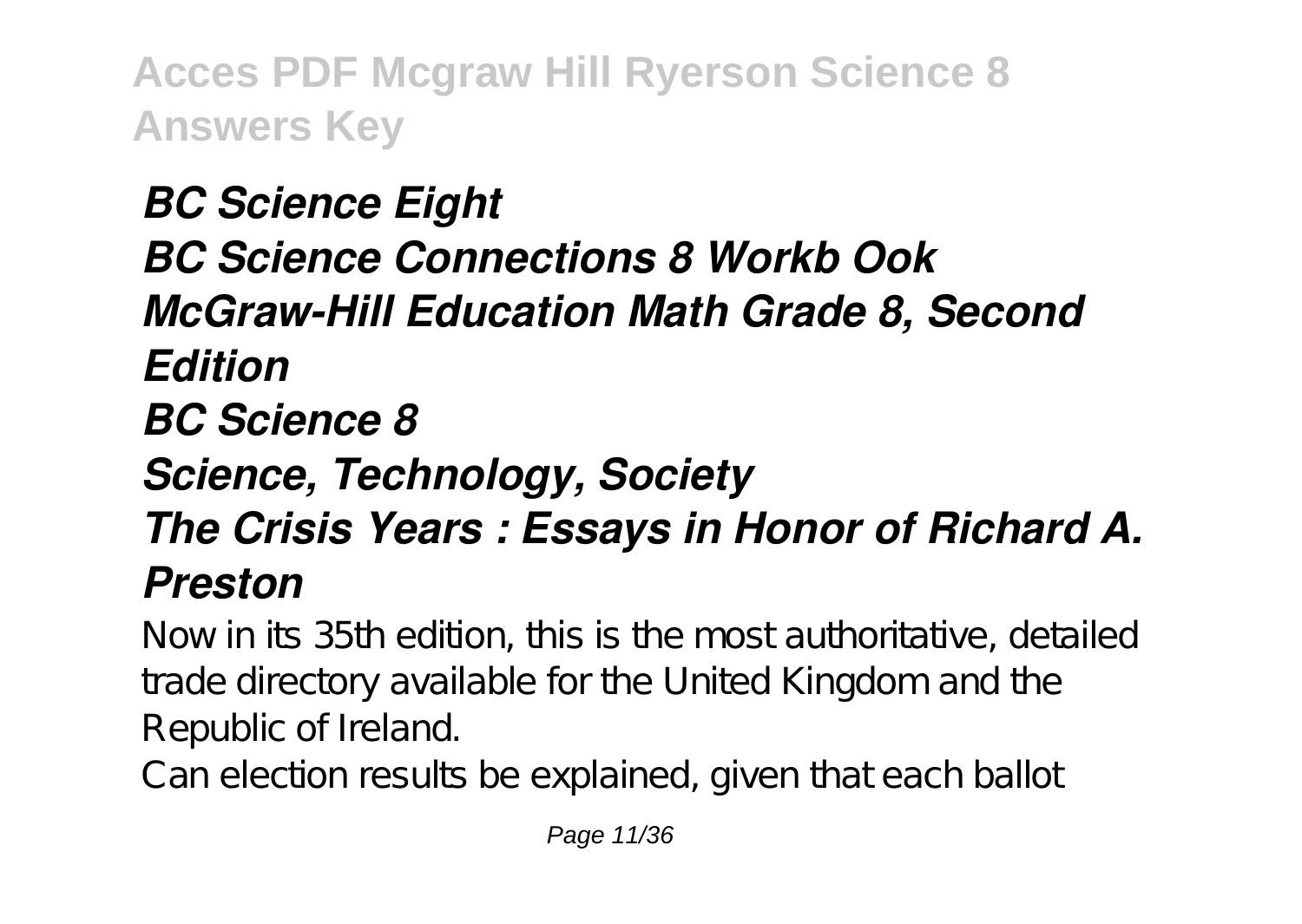reflects the influence of countless impressions, decisions, and attachments? Leading young scholars of political behaviour piece together a comprehensive portrait of the modern Canadian voter to reveal the challenges of understanding election results. By systematically exploring the long-standing attachments, short-term influences, and proximate factors that influence our behaviour in the voting booth, this theoretically grounded and methodologically advanced collection sheds new light on the choices we make as citizens and provides important insights into recent national developments.

McDougall believes that study of Kierans' career is important for two reasons: Kierans not only combined practical business and governmental experience with a coherent economic and Page 12/36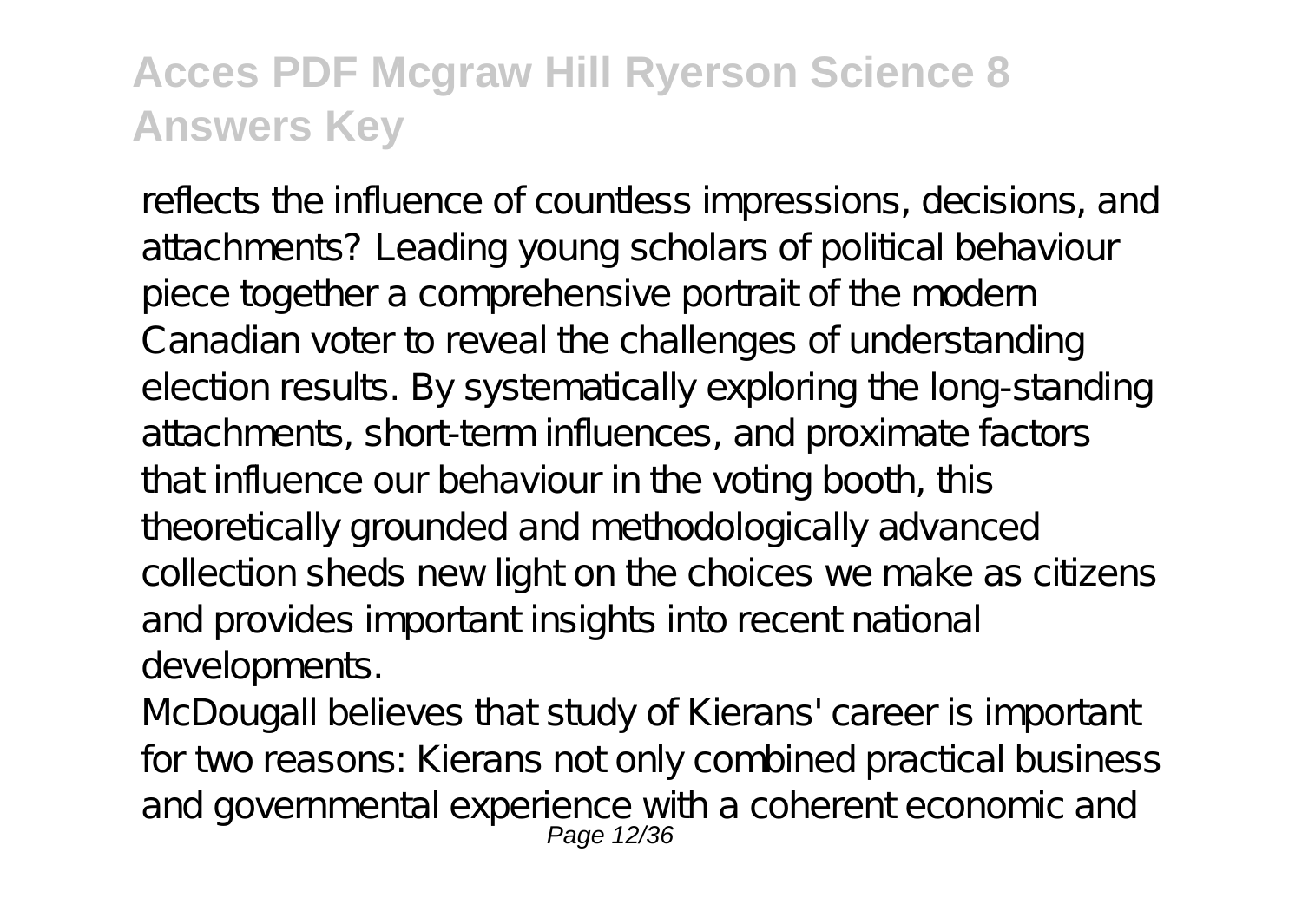philosophical outlook but also maintained a comprehensive and integrated approach to the major issues in Canadian politics national unity, economic independence, federalprovincial relations, regional development, resource policy, and macro-economic policy. McDougall examines Kierans' career from his appointment as president of the Montreal Stock Exchange in 1960 to his service as chairman of the Nova Scotia commission on the Charlottetown Accord during the early 1990s. He focuses on Kierans' relationship with René Lévesque in the government of Jean Lesage, his fights within the Trudeau cabinet over the reform of the post office and the development of the Anik satellite, and his criticisms of Canadian economic and resource policies in the 1970s. Using Kierans' ministerial and personal records, his publications and Page 13/36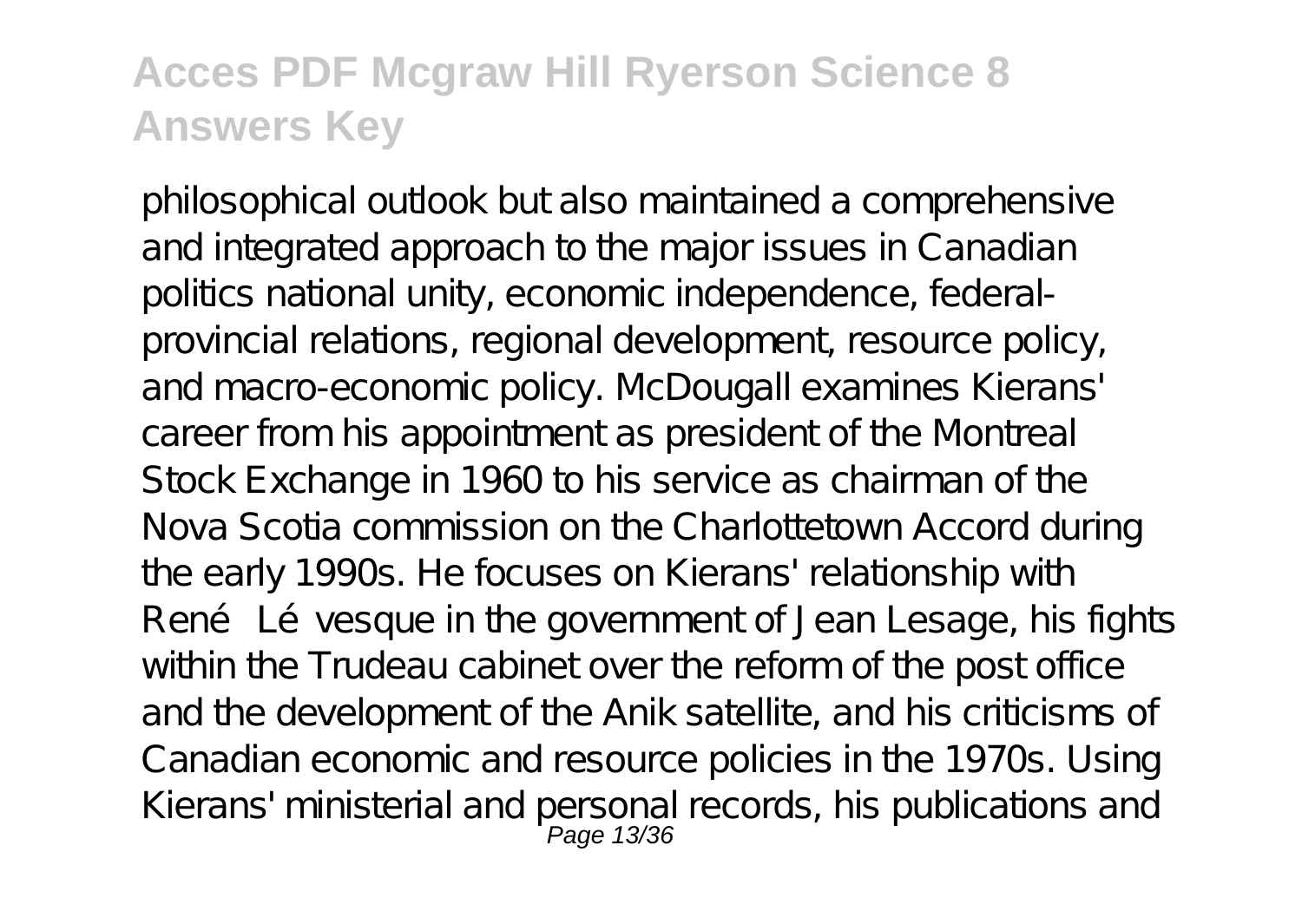speeches, interviews with him and his former associates, and a variety of secondary sources, the author argues that much of what Kierans said and accomplished is unique and remains relevant to the economic and political problems of today. Kierans has demonstrated that powerful political forces often prevent good ideas and determined effort from improving public policy but he has also shown that thoughtful and responsible public service can at least raise the level of public debate.

Data Mining Applications for Risk Detection

State, Society, and the Development of Canadian Federalism Public Money in the Private Sector

Hebden : Chemistry 11, a Workbook for Students

(Excluding Mexico and Subtropical Florida) Page 14/36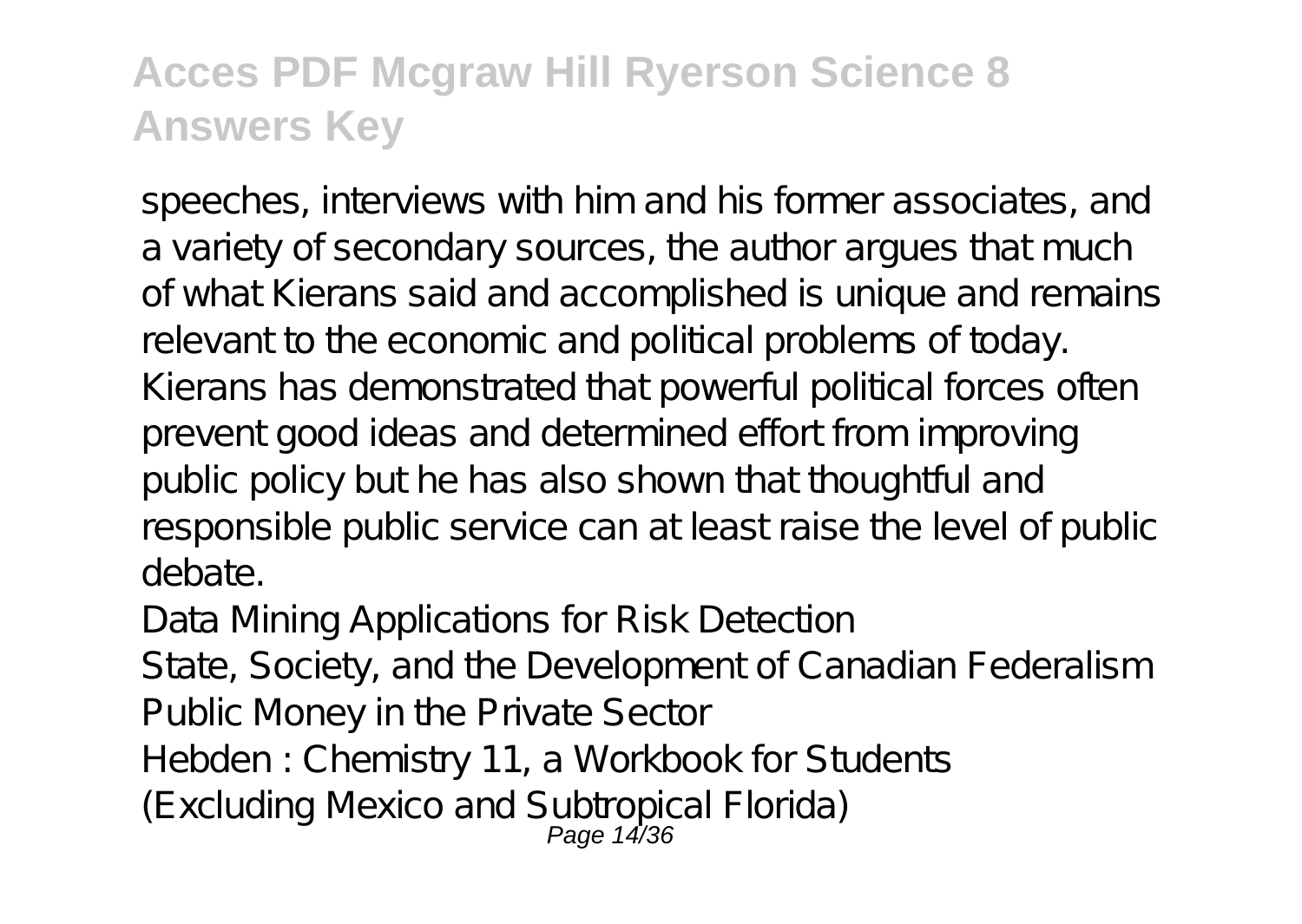#### How Ottawa Spends

All the Math Your 3rd Grader Needs to Succeed This book will help your elementary school student develop the math skills needed to succeed in the classroom and on standardized tests. The user-friendly, full-color pages are filled to the brim with engaging activities for maximum educational value. The book includes easy-to-follow instructions, helpful examples, and tons of practice problems to help students master each concept, sharpen their problemsolving skills, and build confidence. Features include:  $\mathbb{I}$  A guide that outlines national standards for Grade  $3<sub>0</sub>$  Concise lessons combined with lot of practice that promote better scores $\mathbb I$ in class and on achievement tests  $\mathbb I$  A pretest to help identify areas where students need more work  $\mathbb I$  End-of-Page 15/36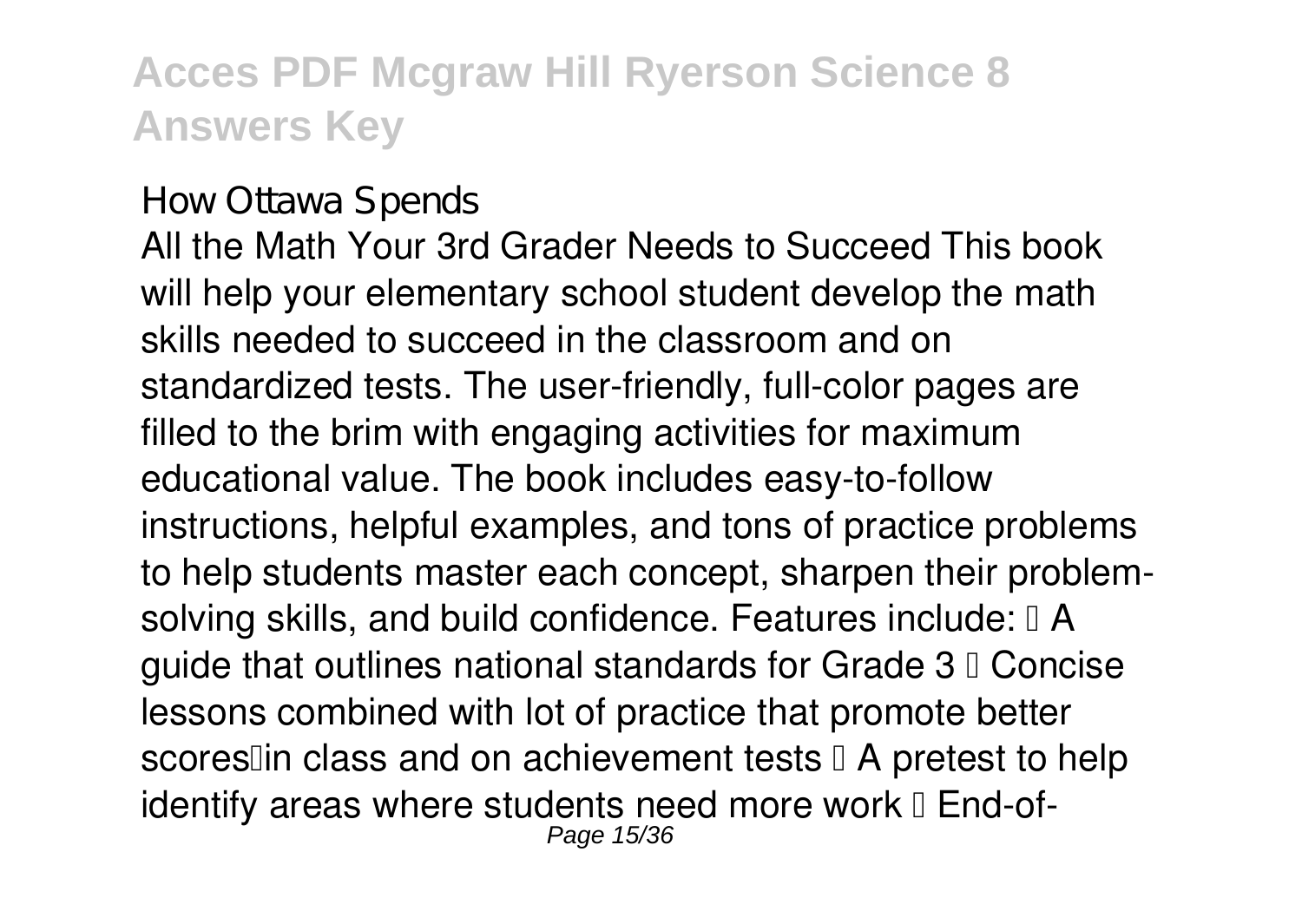chapter tests to measure students  $\Box$  progress  $\Box$  A helpful glossary of key terms used in the book  $\mathbb I$  More than 1,000 math problems with answers Topics covered: I Addition and subtraction  $\mathbb I$  Multiplication and division  $\mathbb I$  Place values  $\mathbb I$ Rounding and estimating I Fractions I Measuring length, mass, volume, and time  $\mathbb I$  Lines, angles, and polygons  $\mathbb I$ Charts and graphs  $\mathbb I$  Perimeter and area  $\mathbb I$  Word problems Consumer behaviour is one of the most explored topics in tourism and hospitality marketing, interchangeably denoted by the terms litraveller behaviourl, litourist behaviourl or Ilguest behaviour<sup>[]</sup>. Consumer behaviour acts as an origin for every tourism and hospitality marketing activity. It offers an understanding of why people tend to choose certain products or services and what sort of factors influence them in making Page 16/36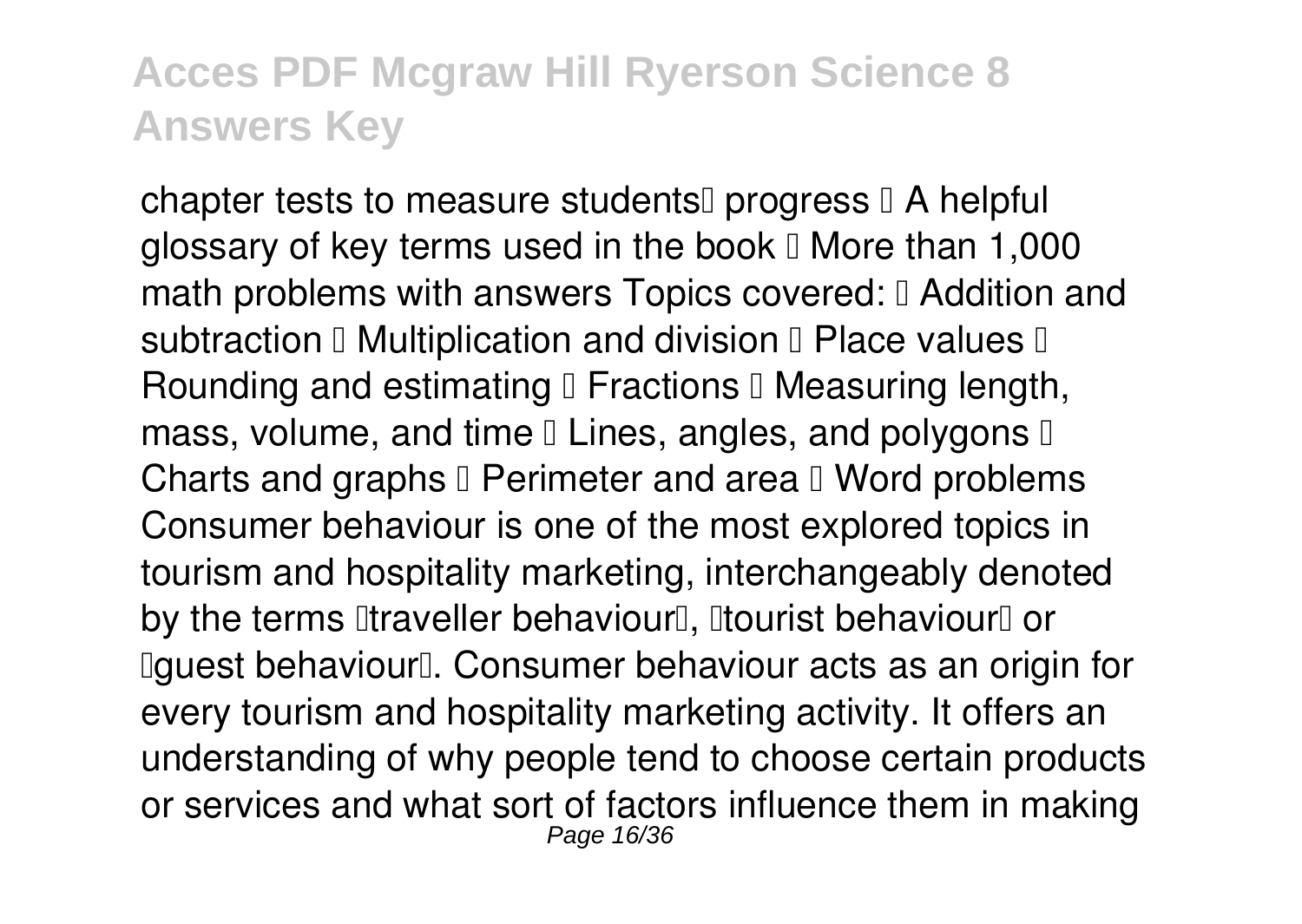their decision. The decision process of buying tourism products or services takes time, because they are mostly intangible in nature due to which there are many risks involved in their buying process. The Routledge Handbook of Consumer Behaviour in Hospitality and Tourism aims to explore and critically examine current debates, critical reflections of contemporary ideas, controversies and pertinent queries relating to the rapidly expanding discipline of consumer behaviour in hospitality and tourism. The Handbook offers a platform for dialogue across disciplinary and national boundaries and areas of study through its diverse coverage. It is divided into six parts: Part I offers an overview of consumer behaviour; Part II focuses on the service quality perspectives of consumer behaviour; Part III Page 17/36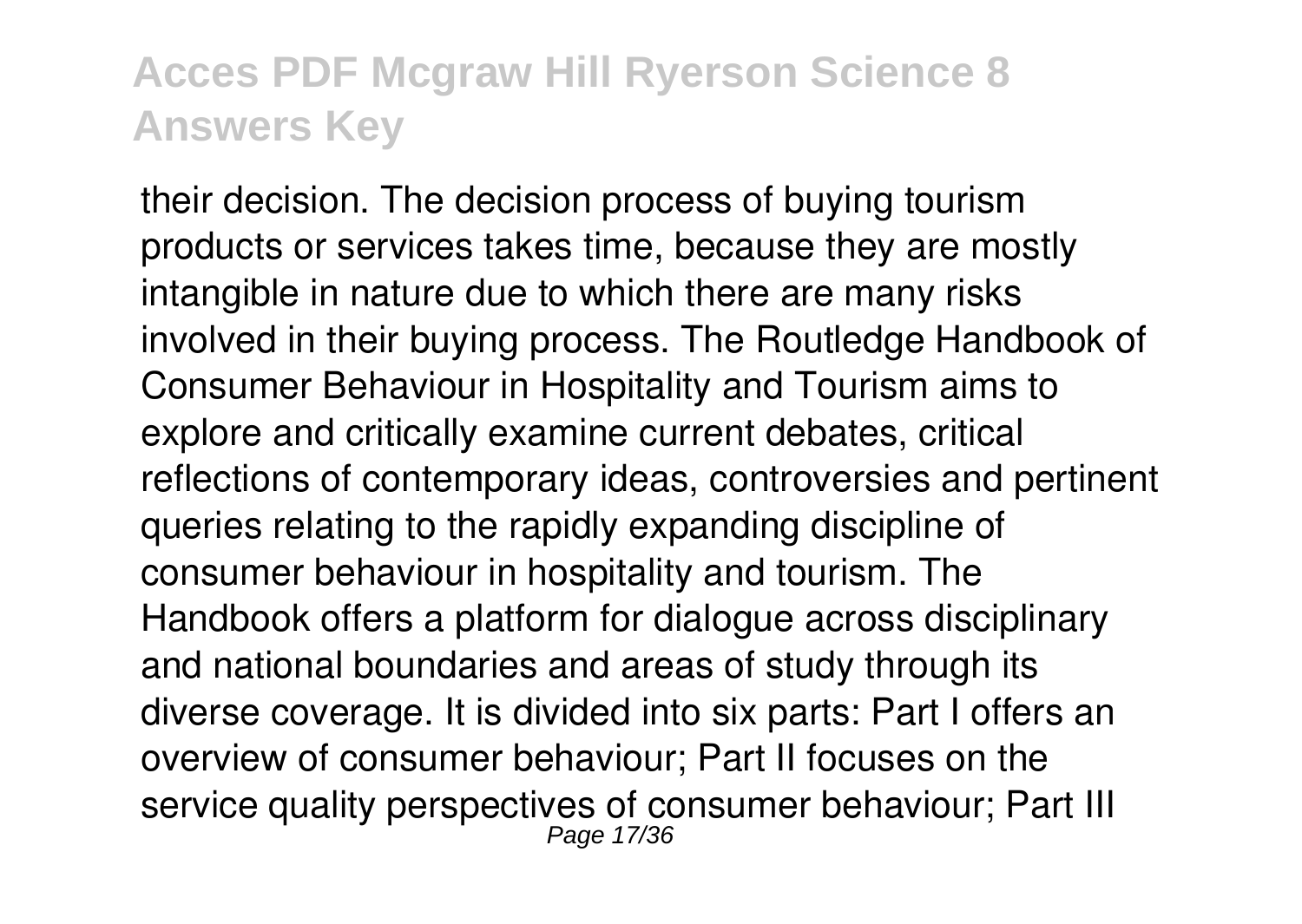deliberates on customer satisfaction and consumer behaviour linkages; Part IV explores the re-patronage behaviour of consumers; Part V addresses the vital issues concerning online consumer behaviour; and Part VI elaborates upon other emerging paradigms of consumer behaviour. Although there is no dearth of empirical studies on different viewpoints of consumer behaviour, there is a scarcity of literature providing conceptual information. The present Handbook is organised to offer a comprehensive theoretical body of knowledge narrating consumer behaviour, especially for hospitality and tourism businesses and operations. It attempts to fill this research gap by offering a 'globalised' volume comprising chapters organised using both practical and academic approaches. This Handbook is essential reading for Page 18/36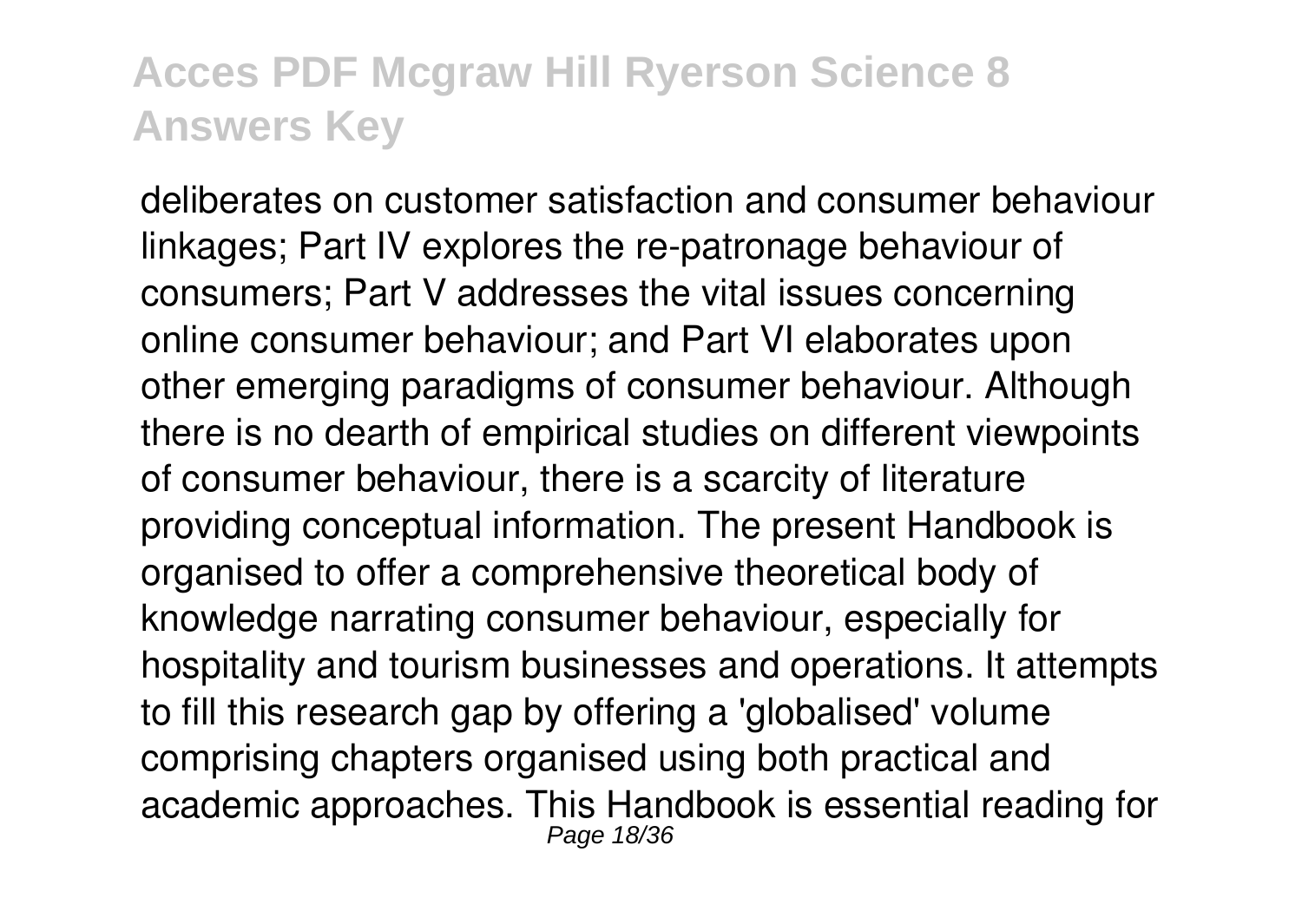students, researchers and academics of Hospitality as well as those of Tourism, Marketing, International Business and Consumer Behaviour.

Published by the University of Toronto Press in cooperation with the Royal Commission on the Economic Union and Development Prospects for Canada and the Canadian Government Publishing Centre, Supply and Services Canada. Directory of Publishing 2011 Connections Work Book

Concepts and Cases in Nursing Ethics, second edition Directory of Publishing 2010

Canadian Books in Print. Author and Title Index

Applications for Teacher Professional Development

*This volume provides a unique synthesis of the relevant literature* Page 19/36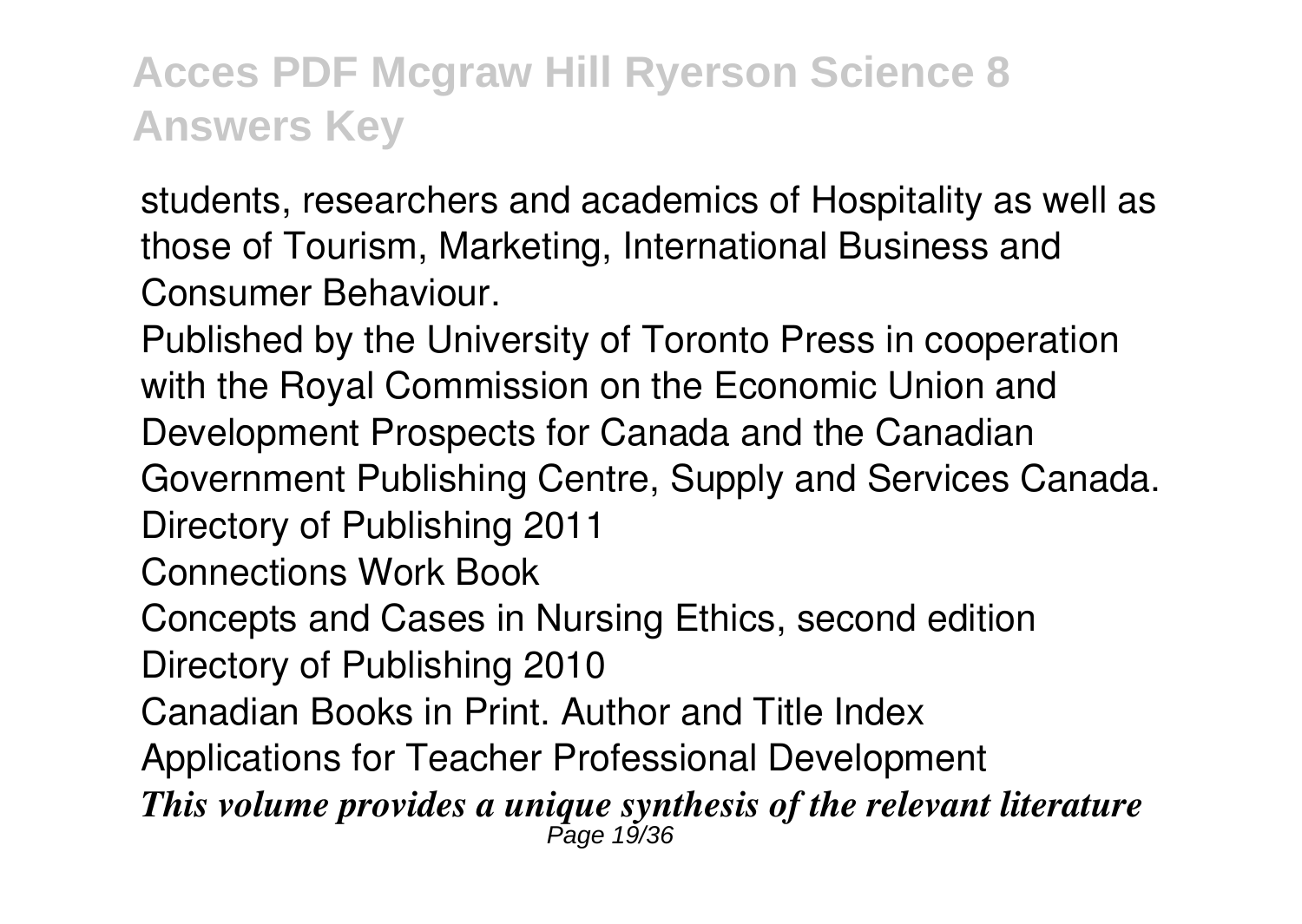*from academic studies in the fields of political science, marketing, advertising, speech communication, telecommunication, and public relations combined with the practical wisdom of professional consultants. Offering the reader both the theory and practical applications associated with negative political advertising, this is the first book devoted exclusively to the various forms of negative campaigning in the United States. After developing a typology of negative political spots for greater clarity in explaining and evaluating them, the book addresses effectiveness questions such as: What works? When? Why? and How?*

*The influence of professional, adult sport on youth sport is now a global concern. Children are involved in high-stakes competitive sport at national and international levels at an increasingly young* Page 20/36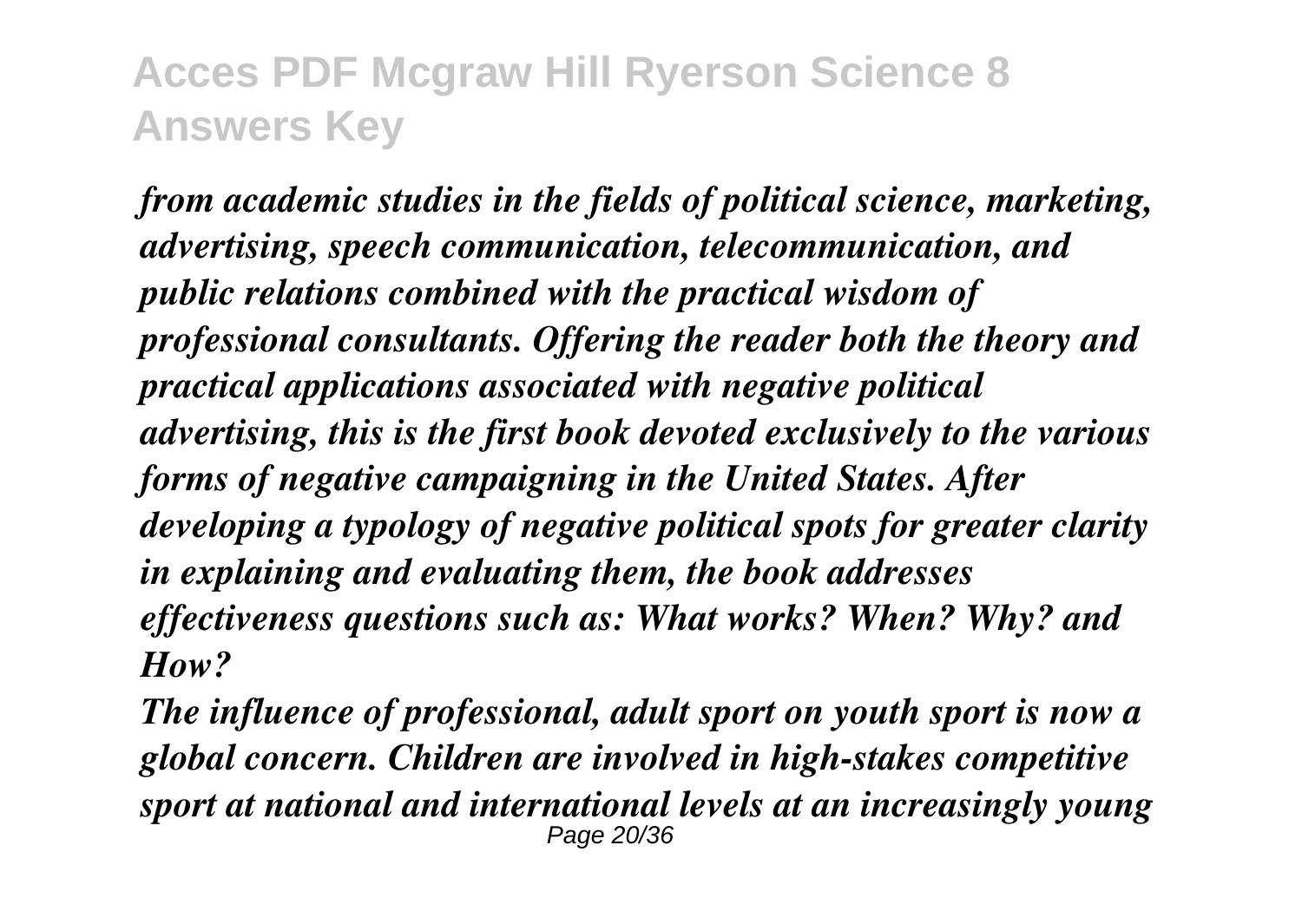*age. In addition, the use of sport as a medium for positive youth development by governments and within the community has fuelled ambitious targets for young people's participation in sport at all levels. In this important study of ethical issues in and around youth sport, leading international experts argue for the development of strong ethical codes for the conduct of youth sport and for effective policy and pedagogical applications to ensure that the positive benefits of sport are optimized and the negative aspects diminished. At the heart of the discussion are the prevailing standards and expectations of youth sport in developed societies, typically consisting of the development of motor competence, the development of a safe and healthy lifestyle and competitive style, and the development of a positive self-image and good relationship skills. The book examines the recommendations* Page 21/36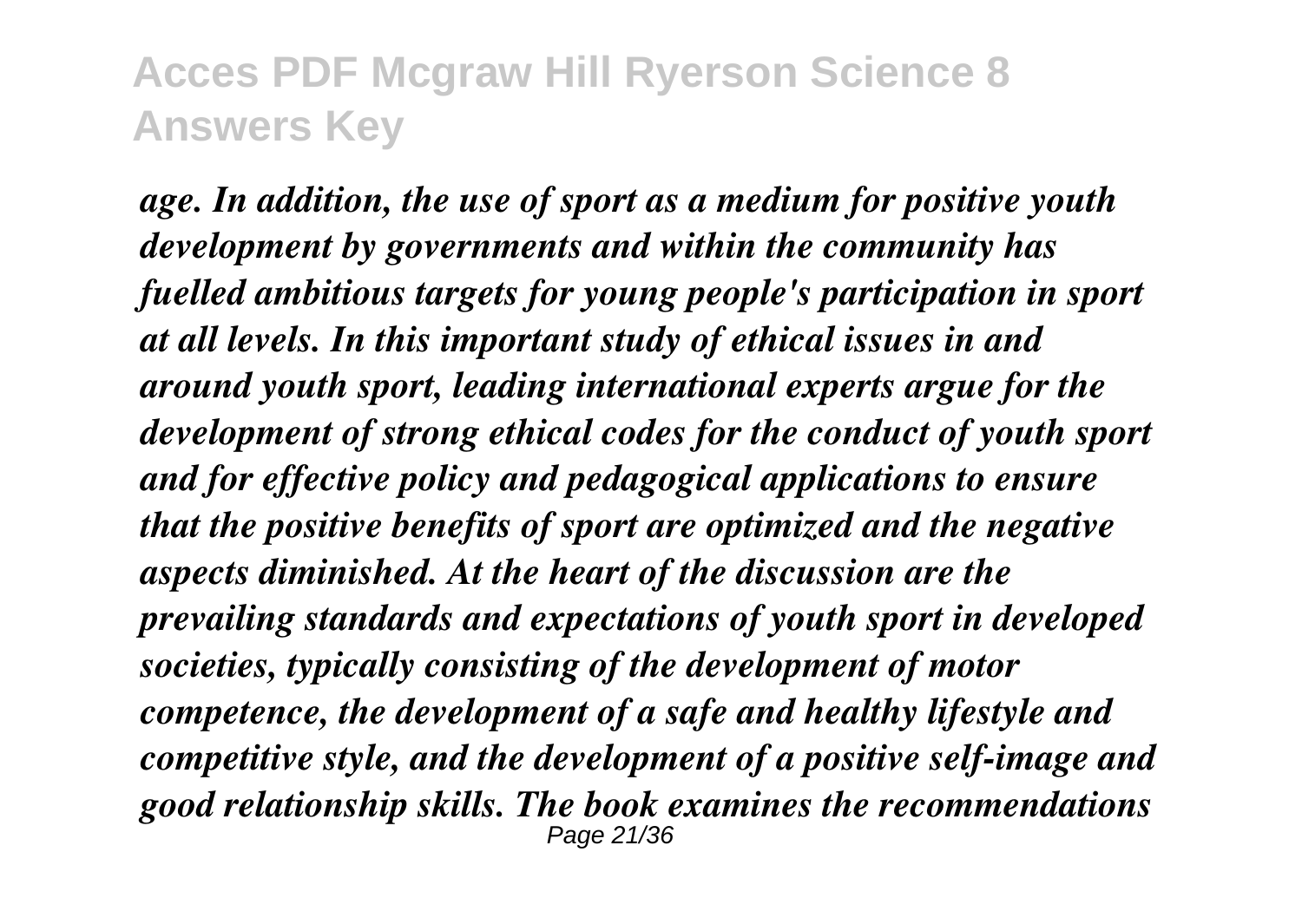*emerging from the 'Panathlon Declaration' and the debates that have followed, and covers a wide range of key ethical issues, including: emotional and physical abuse aggression and violence doping and cheating values and norms teaching and coaching integrity management. Ethics in Youth Sport is focused on the application of ethical policy and pedagogies and is grounded in practice. It assumes no prior ethical training on the part of the reader and is essential reading for all students, researchers, policy makers and professionals working with children and young people in sport across school, community and professional settings. All governments require popular support, and in democracies this support must be maintained by noncoercive means. This book analyzes the question of political support in Canada, a country in which the maintenance of the integrity of the political community* Page 22/36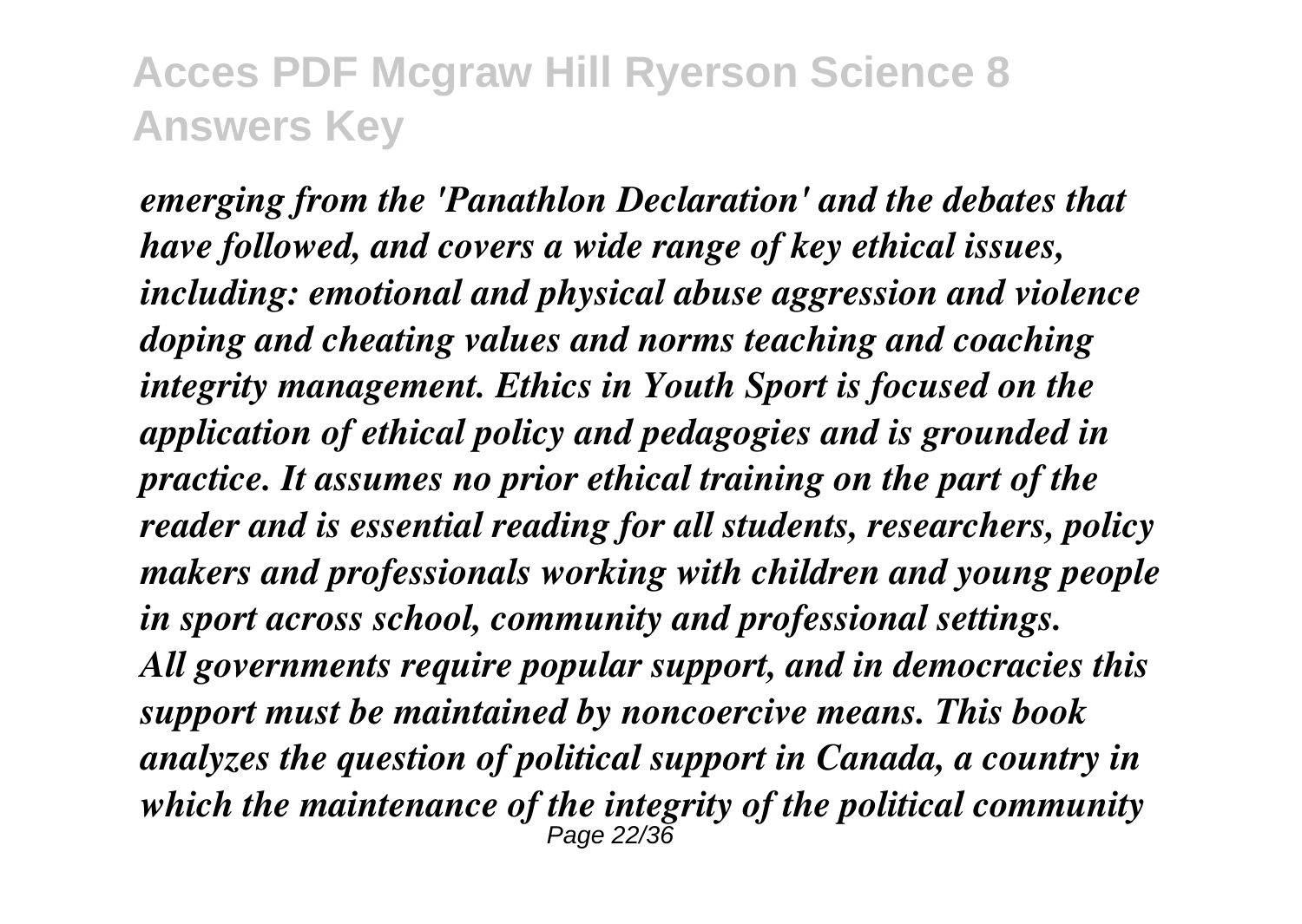*has been and continues to be, in the words of the editors, "the single most salient aspect of the country's political life." The nature of popular support is first considered in broad, theoretical terms, then from the standpoint of those agents most responsible for maintaining support in Canadian democracy, then as influenced by particular issues and policies, and finally as it affects and is affected by the separatist movement in Quebec. Ethics in Youth Sport The Routledge Handbook of Consumer Behaviour in Hospitality and Tourism Negative Political Advertising Taxonomy and Ecology of Woody Plants in North American Forests Racism, Eh?*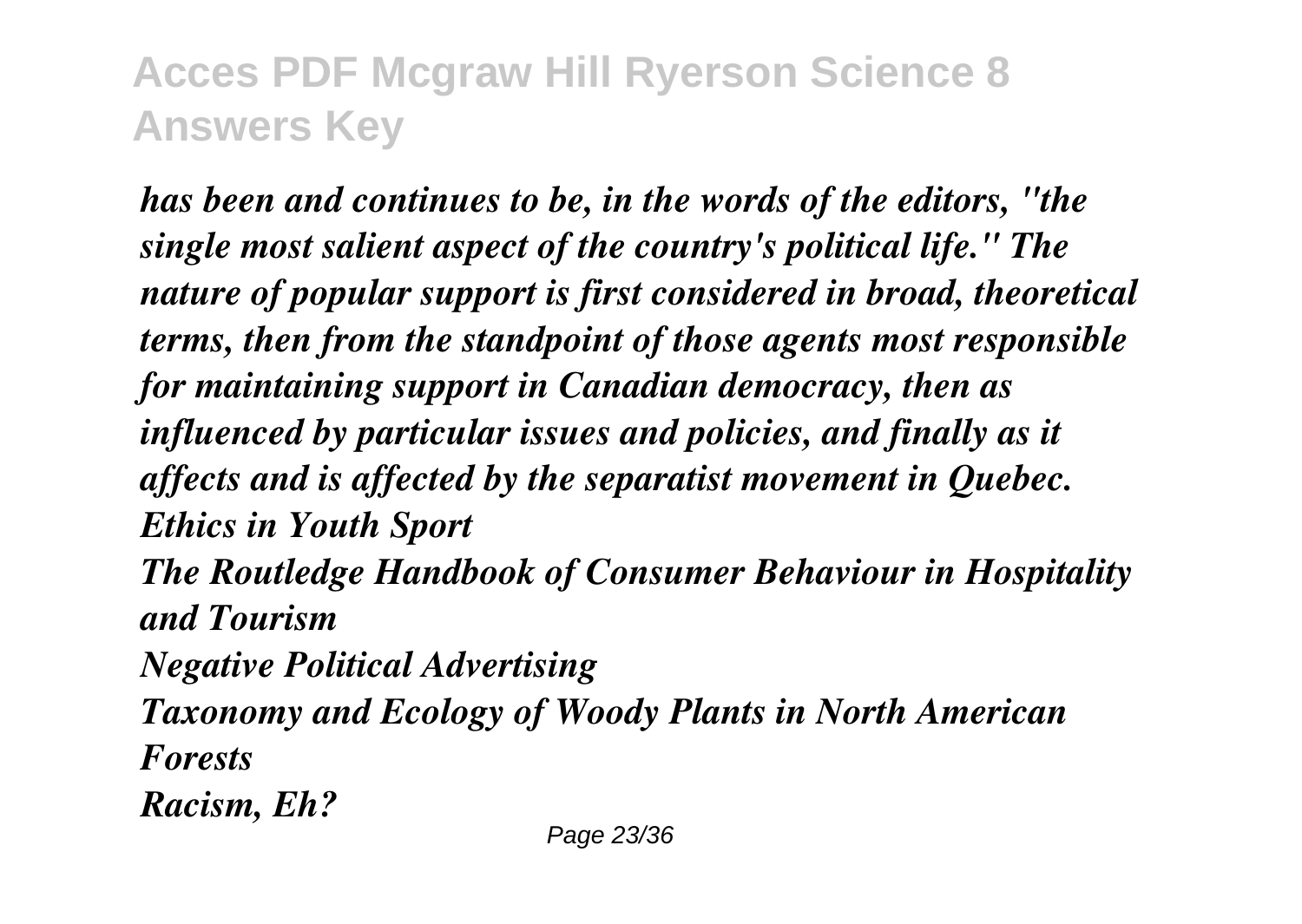*ScienceFocus 8 Surveillance Technologies and Early Warning Systems: Data Mining Applications for Risk Detection has never been more important, as the research this book presents an alternative to conventional surveillance and risk assessment. This book is a multidisciplinary excursion comprised of data mining, early warning systems, information technologies and risk management and explores the* Page 24/36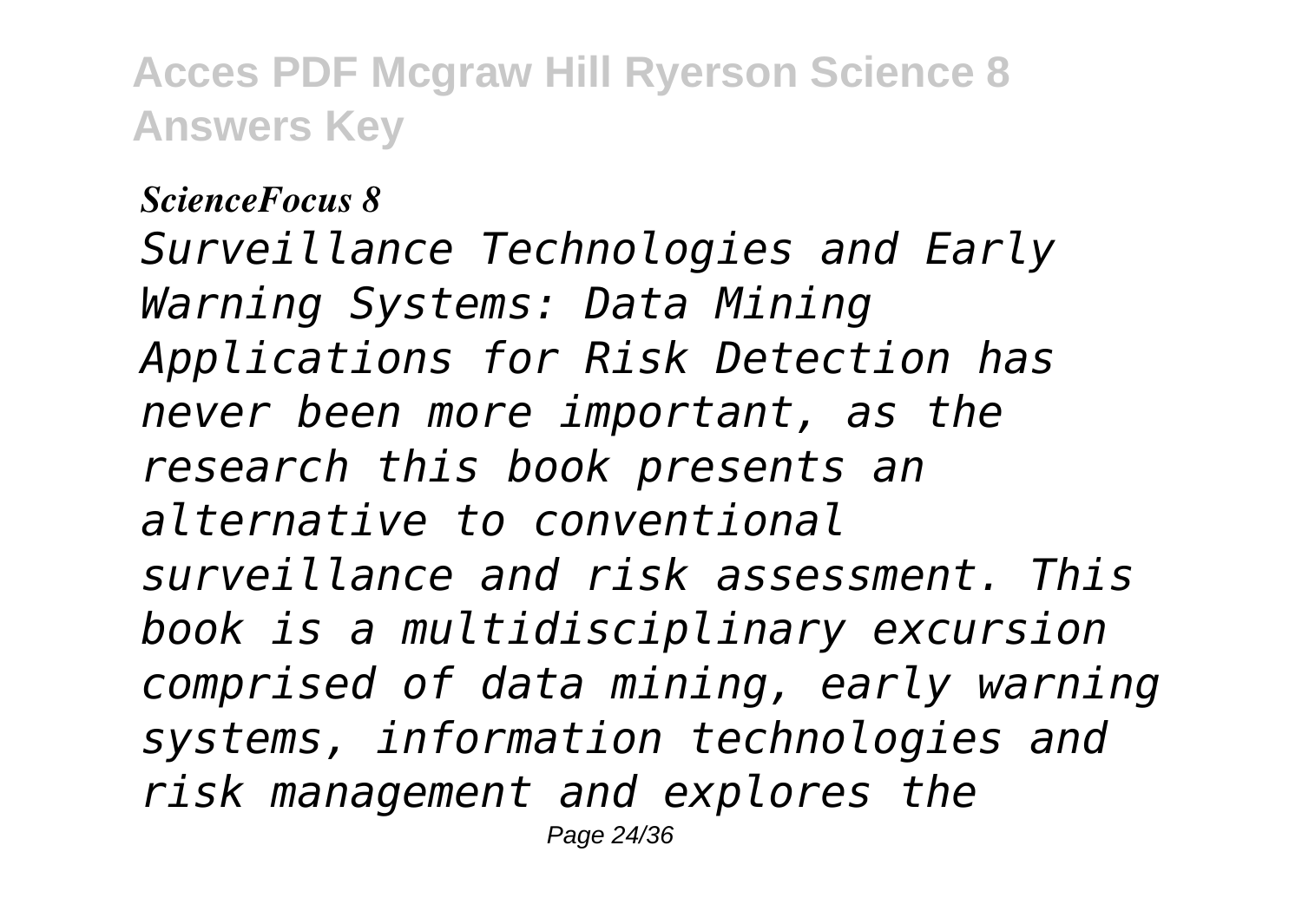*intersection of these components in problematic domains. It offers the ability to apply the most modern techniques to age old problems allowing for increased effectiveness in the response to future, eminent, and present risk. The Hill Times: Best Books of 2016 An overview of the history of elections and voting in Canada, including minority governments, dynasties, and social movements. Dynasties and* Page 25/36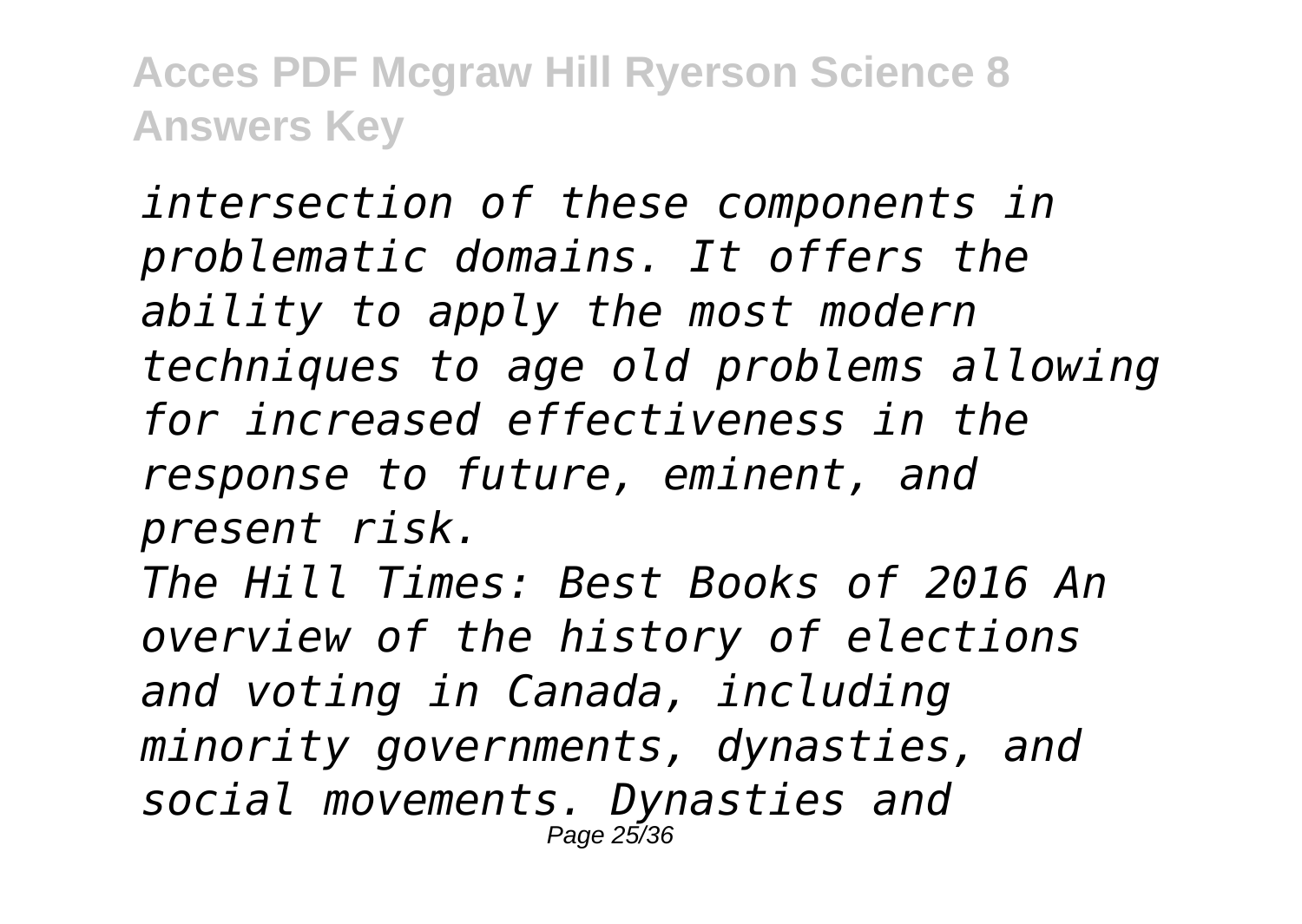*Interludes provides a comprehensive and unique overview of elections and voting in Canada from Confederation to the most recent election. Its principal argument is that the Canadian political landscape has consisted of long periods of hegemony of a single party and/or leader (dynasties), punctuated by short, sharp disruptions brought about by the sudden rise of new parties, leaders, or social movements (interludes). This revised and updated* Page 26/36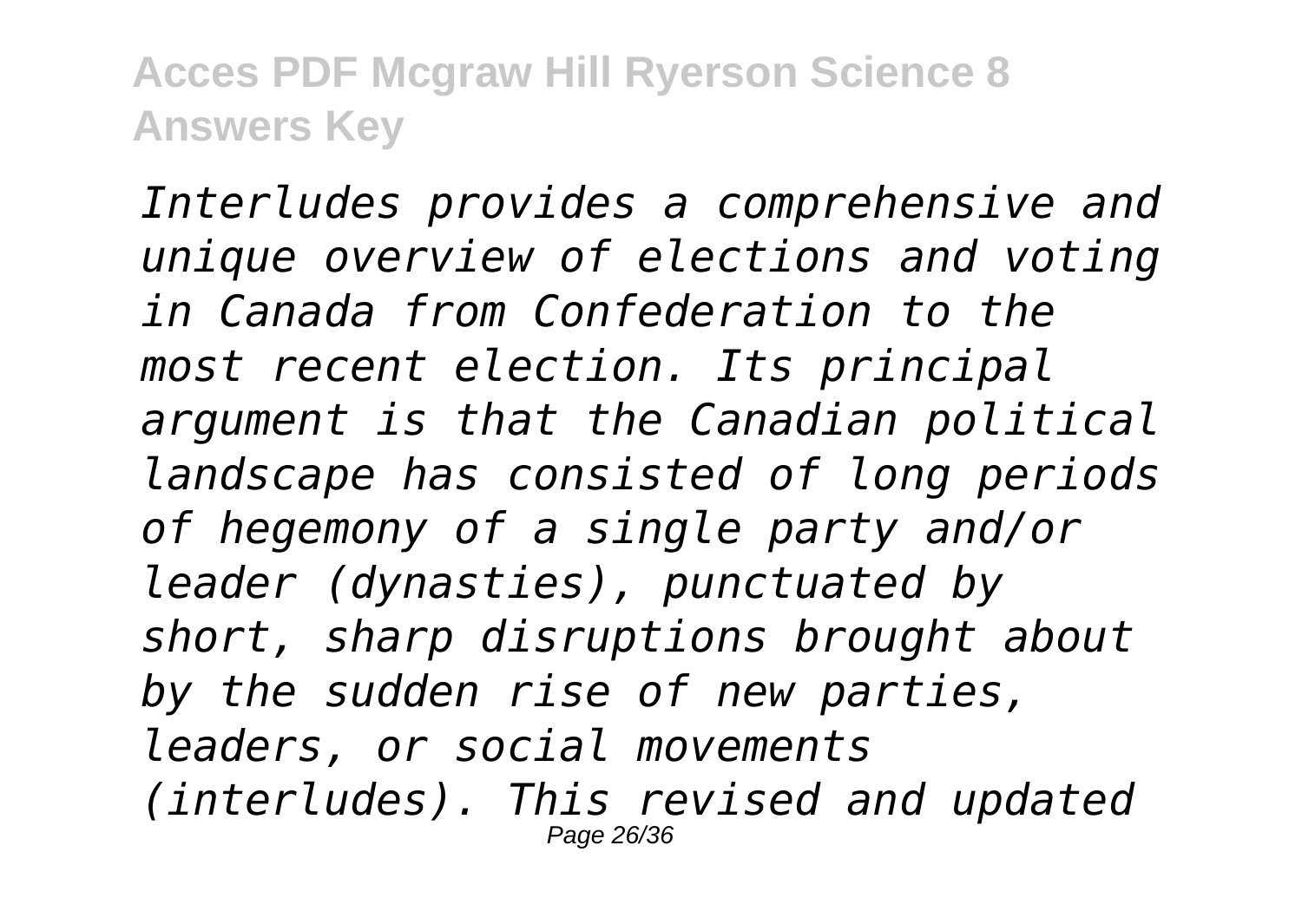*second edition includes an analysis of the results of the 2011 and 2015 federal elections as well as an indepth discussion of the "Harper Dynasty." Grade level: 10, i, s, t. Strategic Utilization of Information Systems in Small Business A Critical Inter-disciplinary Anthology of Race and Racism in Canada BC Science 10 Workbook Three Civilizations, Two Cultures, One* Page 27/36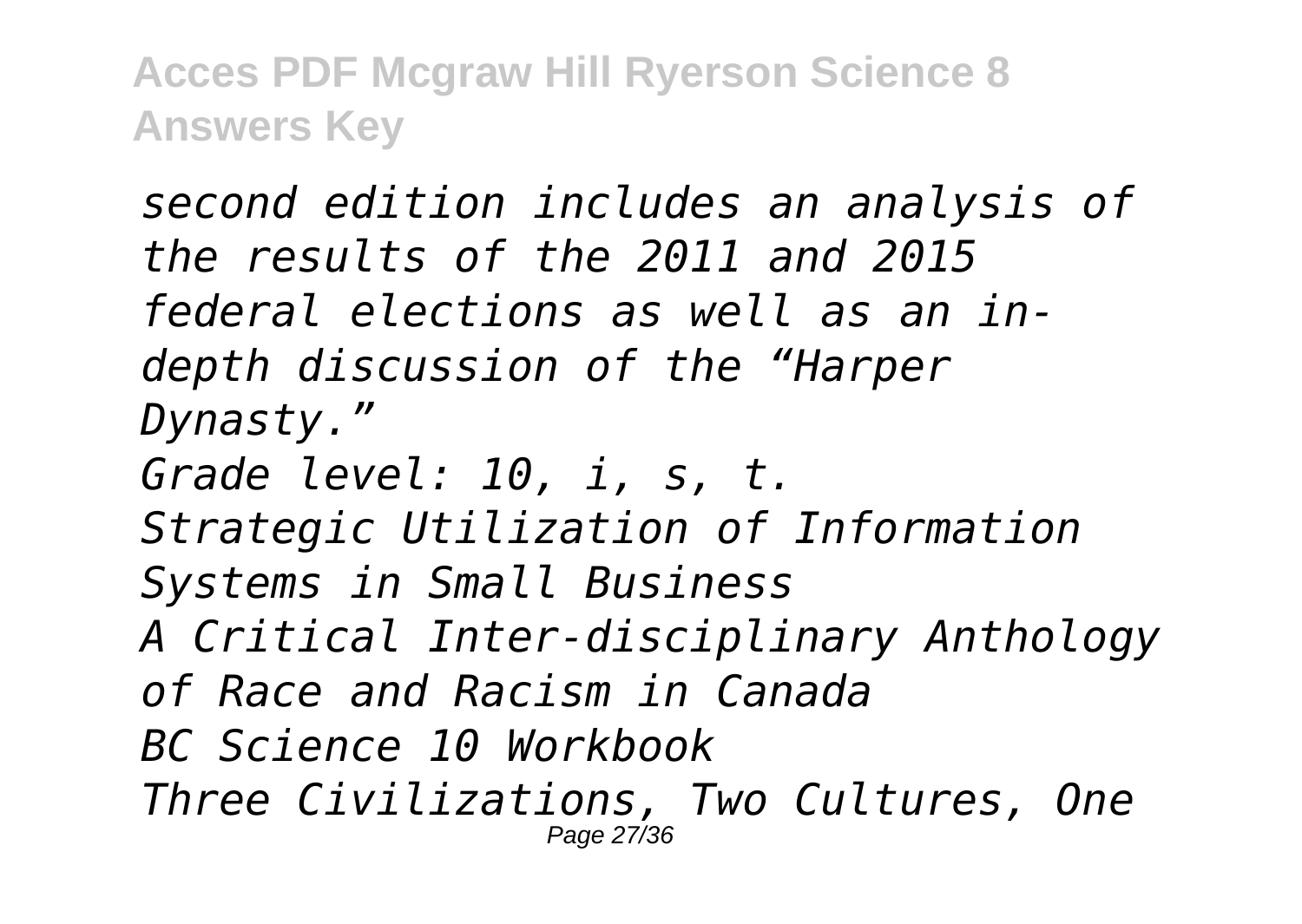# *State*

#### *Canada's Political Traditions BC Science Seven*

In How Ottawa Spends, some of the country's top political analysts get inside the byzantine world of federal decisionmaking, shedding light on the real priorities of the political parties. Among their findings: federal spending cuts do not necessarily stick, because affected ministers are often given an offsetting package of funds for different purposes; while Ottawa has become the country's biggest advertiser (close to \$60 million in 1982-83), it has increasing trouble discerning between information and propaganda; because they are afraid of losing their regional blocs of support, none of the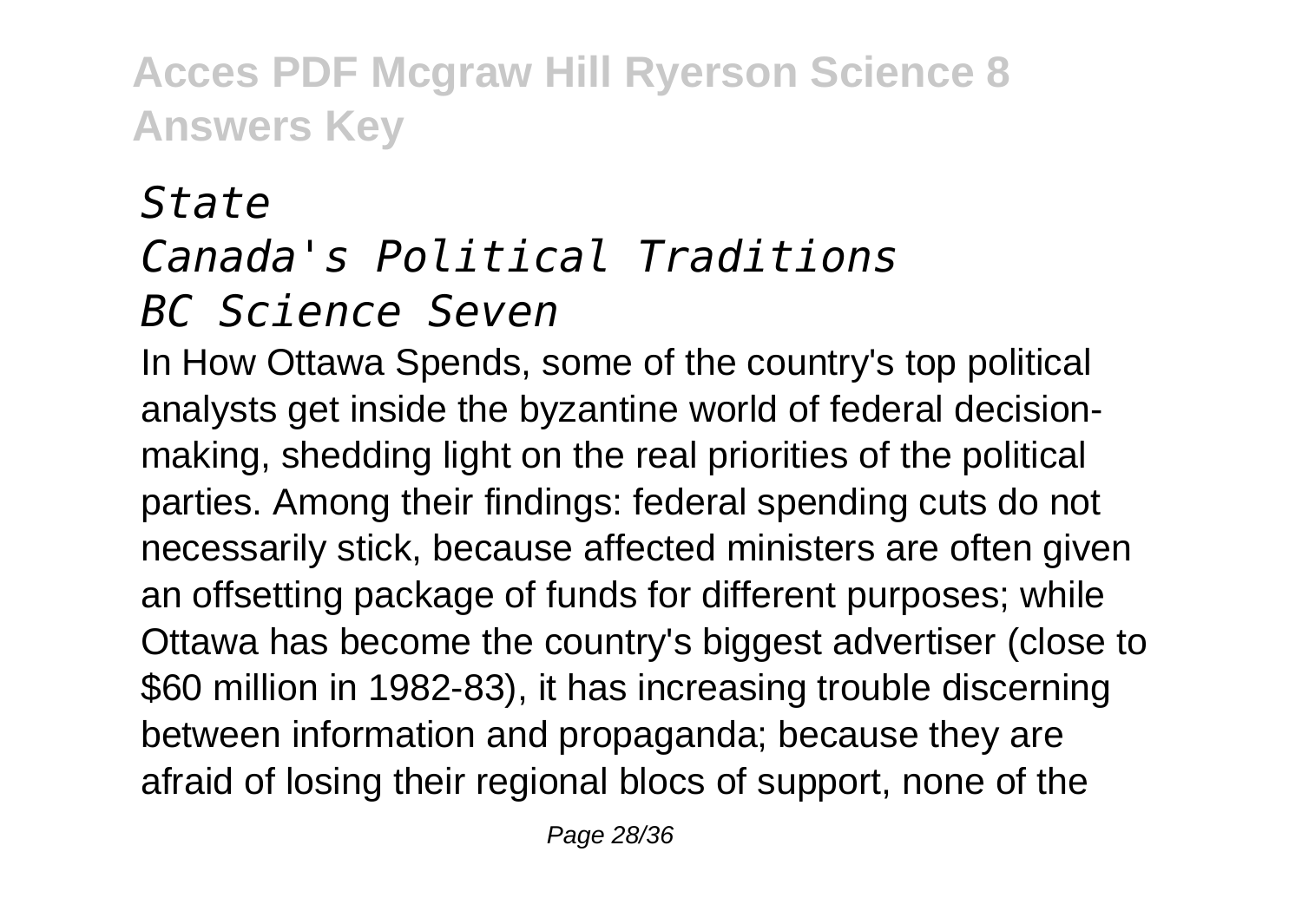federal parties is willing to behave like a truly national party. Published in 1983, How Ottawa Spends is an eye-opening look at federal spending priorities.

What are the most effective methods for teaching writing across grade levels and student populations? What kind of training do teachers need to put research-validated methods into practice? This unique volume combines the latest writing research with clear-cut recommendations for designing highquality professional development efforts. Prominent authorities describe ways to help teachers succeed by using peer coaching, cross-disciplinary collaboration, lesson study, and other professional development models. All aspects of instruction and assessment are addressed, including highstakes writing assessments, applications of technology, Page 29/36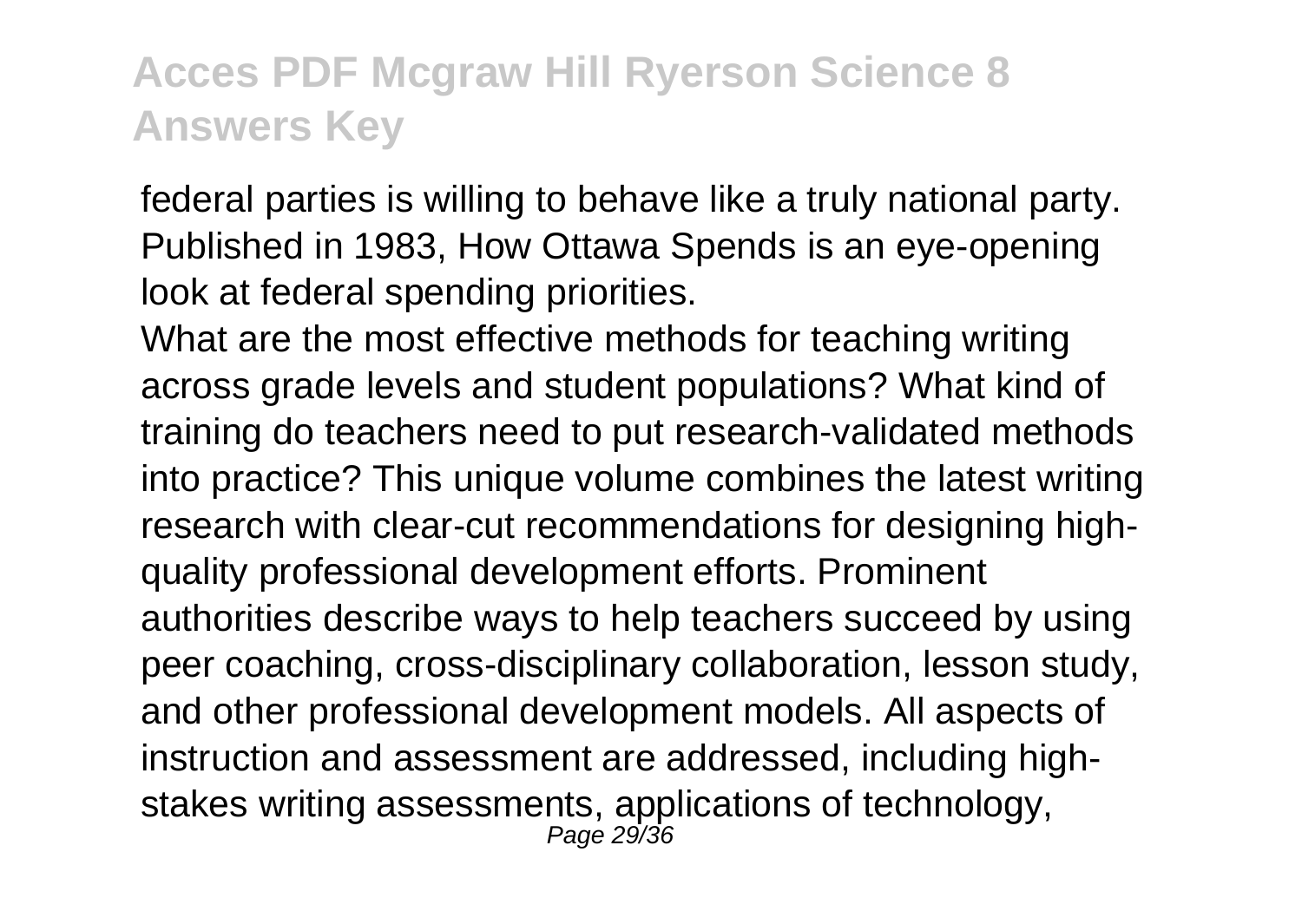motivational issues, writing in different genres and subject areas, and teaching struggling writers.

BC Science EightStudent workbookBC Science Connections 8BC Science 8Teacher's resourcePacific CRYSTAL Centre for Science, Mathematics, and Technology Literacy: Lessons LearnedSpringer Science & Business Media

BC Science 9

Past and Present in Canadian Electoral Politics

Policy and Pedagogical Applications

The Liberals, the Opposition & Federal Priorities 1983

United Kingdom and The Republic of Ireland

Putting Writing Research into Practice

The small business is an often underestimated asset of both the modern economy and the commercial workforce. Those Page 30/36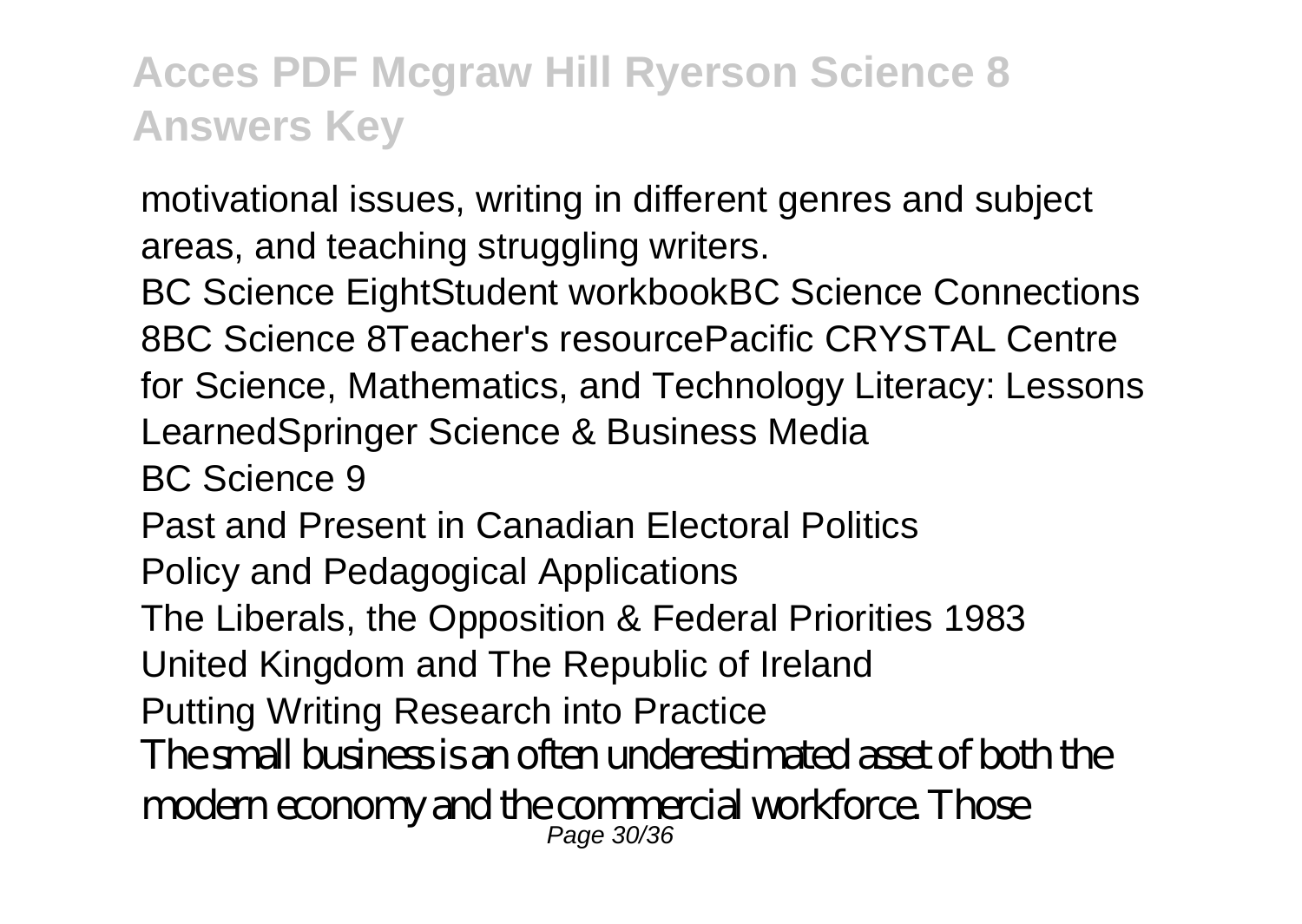employed by small businesses make up a large percentage of both the U.S. and Canadian populations, and with the internet and other technologies connecting us like never before, the opportunity is present for even the smallest company to reach a global scale. Strategic Utilization of Information Systems in Small Business explores the possibilities not just in expanding a business, but in assisting a business in meeting its full potential, no matter its size. Including a variety of perspectives on what it means to be a small business and how to bring that business to maturity, this book is an essential reference source for small business owners, managers, and employees, as well as students, researchers, and aspiring entrepreneurs. This publication features chapters on the different aspects of management processes, e-Page 31/36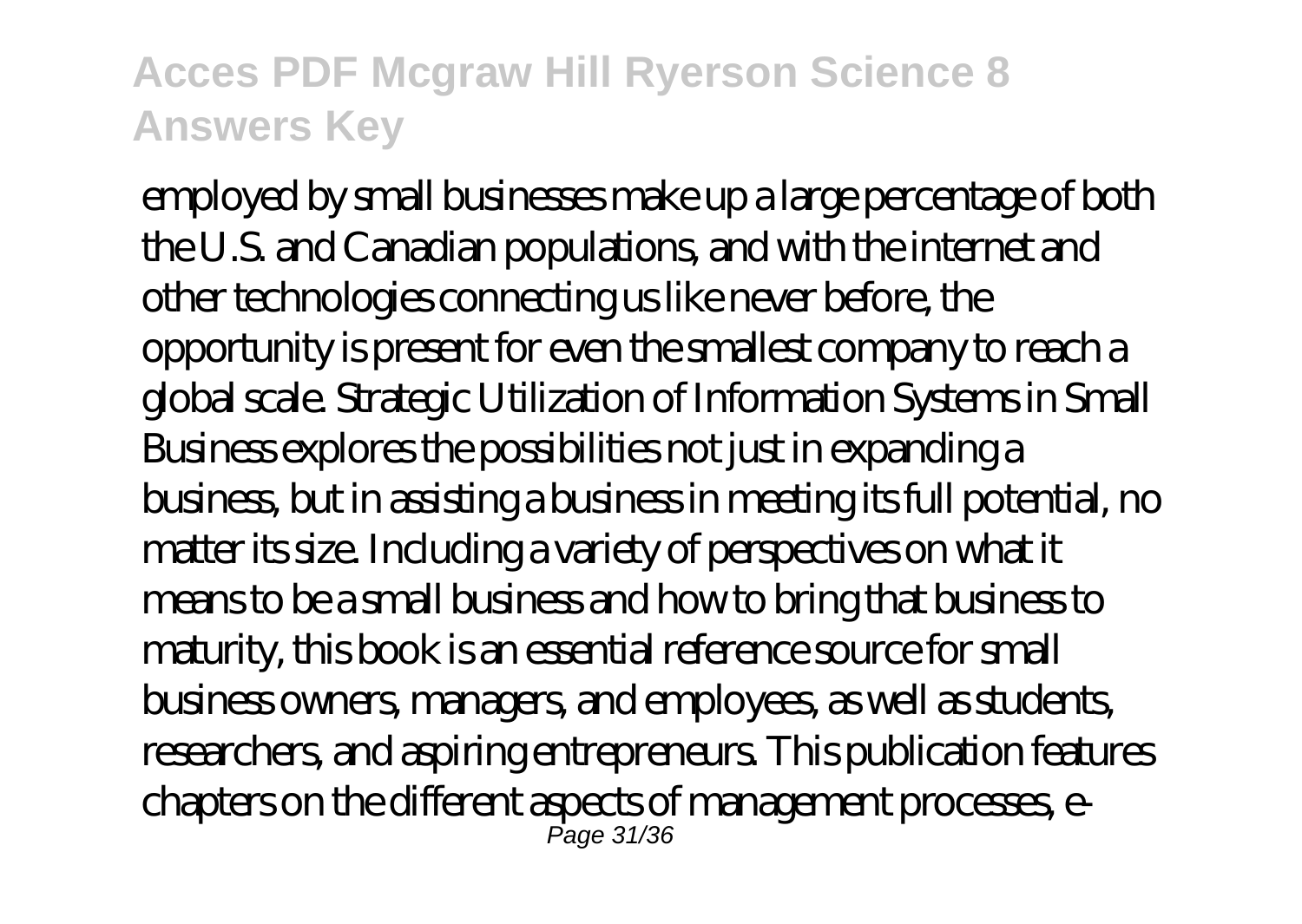commerce, and e-businesses, including the characteristics of a smart entrepreneur, success vs. failure, longevity, technology adoption, the types of different information systems and how to implement them, data and decision making, theories for investigating small businesses, business strategy, and competitive advantage.

This volume examines 150 years of Canadian political life in light if one of the country's most intractable problems, its cultural identity. Although many thoughtful Canadians remain dubious about the existence of a truly Canadian way of life, Douglas Verney argues that in fact Canada's political traditions embody and reflect a unique culture; and that although the Canadian government has been the primary instrument for nurturing this Page 32/36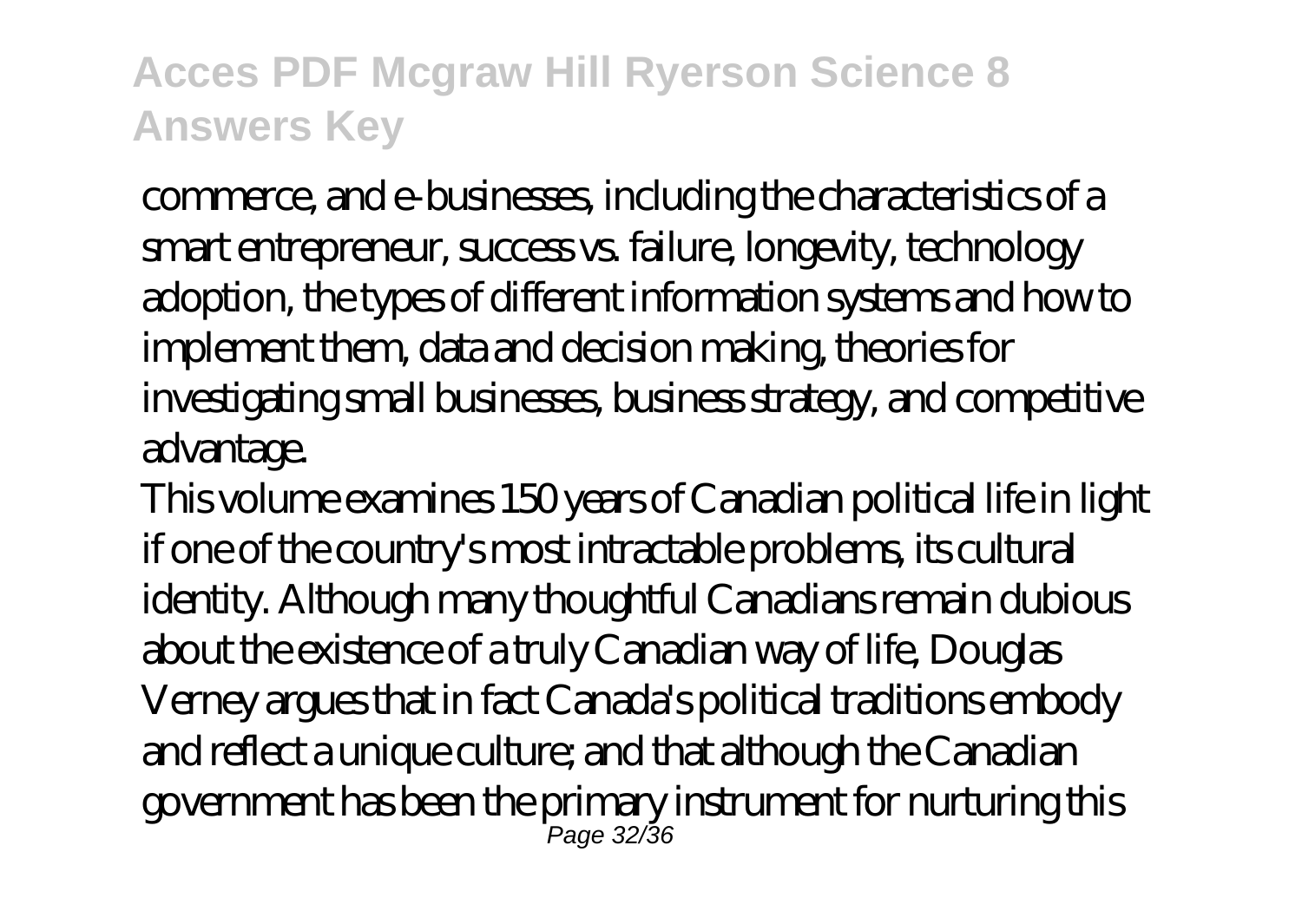culture, it has been at the same time the entity most guilty of obscuring and ignoring it. Grade level: 11, s, t. Coming of Age Political Support in Canada A Man for All Canadas Politics and Economics of Eric Kierans The Making of Canada, 1867, Volume 2 Pacific CRYSTAL Centre for Science, Mathematics, and Technology Literacy: Lessons Learned "Combining existing scholarly literature, historical data, theoretical breadth, analytic innovation, and, most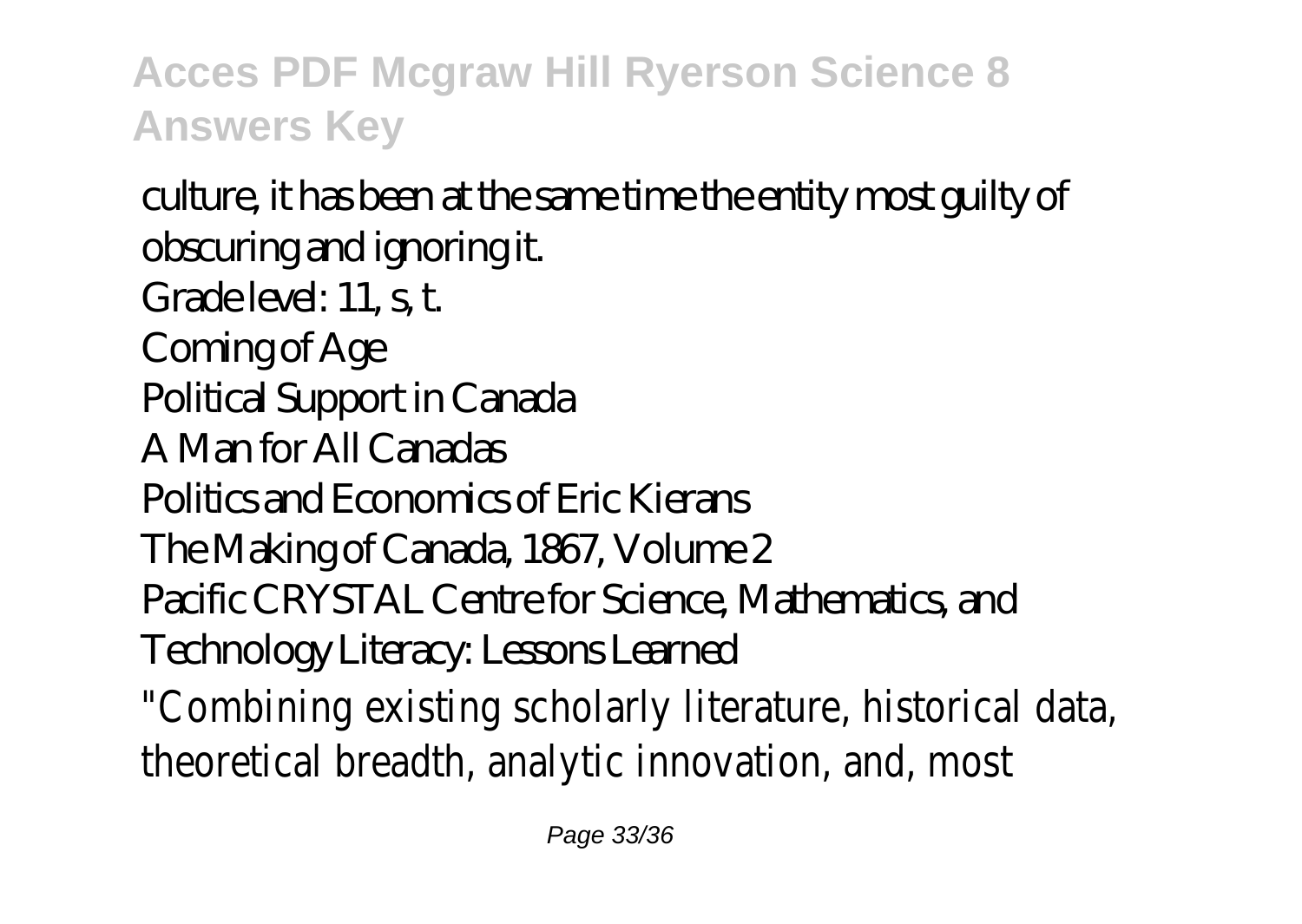important, their own rich and extensive survey data, the authors come to three main conclusions. The first is that the events of a campaign do have an impact on the final vote. Journalists and candidates take this as a fundamental premise, but until recently, few political scientists concurred. Campaigns, it has long been argued, at most reminded voters about fundamental issues (such as the economy) and voters' long-term predispositions." "Second, the authors assert that history sets the stage for campaigns and constrains their possibilities. Some constraints are shown to be more binding than others and some historical periods to Page 34/36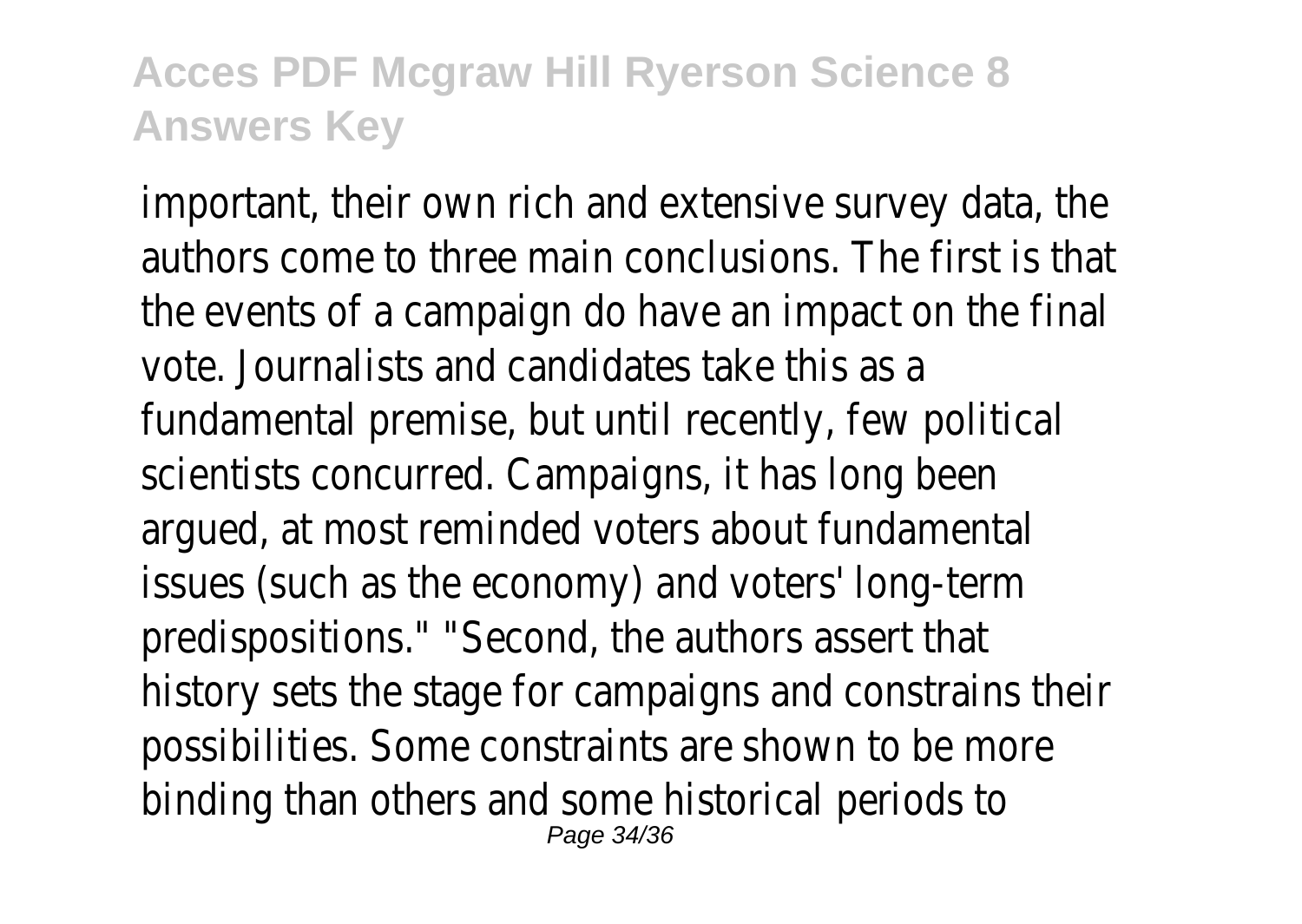impose more constraints than others. This analysis leads to the construction of a general theory of campaigns, one that can predict when campaigns will and will not be important." "Third, the authors conclude that campaigns can do more than determine which party will hold power; they can also be the occasion for a fundamental realignment. The authors support this view by reference both to their research results and to basic theories of social choice."--BOOK JACKET. BC Science 8 Downloadable Etex T Dynamics of a Canadian Election Computerized assessment bank CD-ROM Page 35/36